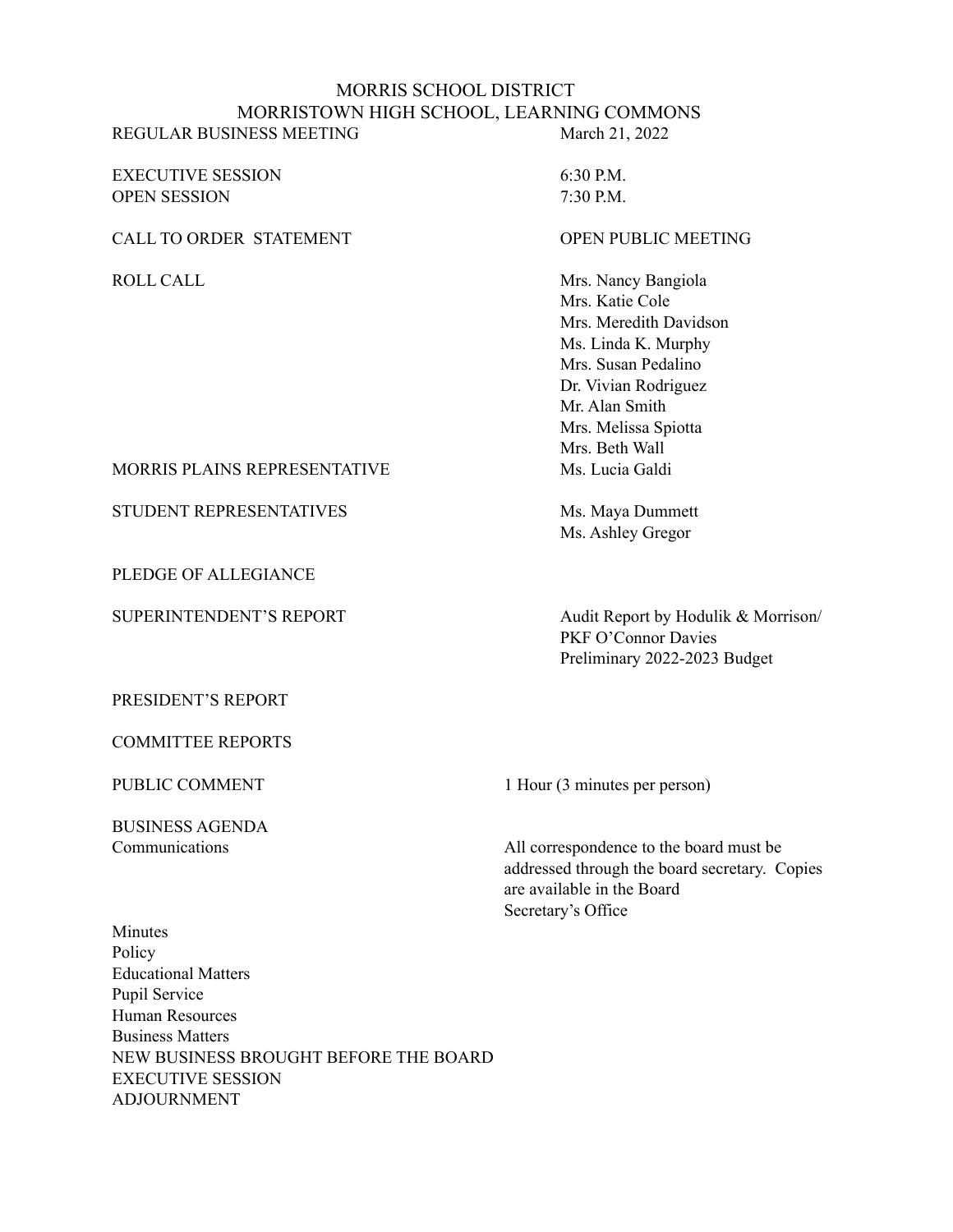#### *EXECUTIVE SESSION*

Motion #1 AUTHORIZING EXECUTIVE SESSION

WHEREAS, while the Sen. Byron M. Baer Open Public Meetings Act (N.J.S.A. 10:4-6 et seq.) requires all meetings of the Morris School District Board of Education to be held in public, N.J.S.A. 10:4-12(b) sets forth nine (9) types of matters that may lawfully be discussed in "Executive Session," without the public being permitted to attend, and

WHEREAS, the Board has determined that three (3) issues are permitted by N.J.S.A. 10:4-12(b) to be discussed without the public in attendance and shall be discussed during an Executive Session to be held on , March 21, 2022 at 6:30 P.M, and

WHEREAS, the nine (9) exceptions to open public meetings set forth in N.J.S.A. 10:4-12(b) are listed below, and next to each exception is a box which will be marked when the issues to be privately discussed fall within that exception, and after each exception is a space where additional information that will disclose as much information about the discussion as possible without undermining the purpose of the exception shall be written:

 $\boxtimes$  "(1) Any matter which, by express provision of Federal law, State statute or rule of court shall be rendered confidential or excluded from public discussion." The nature of the matter, described as specifically as possible without undermining the need for confidentiality are: Student Matters

 $\Box$  "(2) Any matter in which the release of information would impair a right to receive funds from the federal government." The nature of the matter, described as specifically as possible without undermining the need for confidentiality is:

 $\Box$  "(3) Any material the disclosure of which constitutes an unwarranted invasion of individual privacy such as any records, data, reports, recommendations, or other personal material of any educational, training, social service, medical, health, custodial, child protection, rehabilitation, legal defense, welfare, housing, relocation, insurance and similar program or institution operated by a public body pertaining to any specific individual admitted to or served by such institution or program, including but not limited to information relative to the individual's personal and family circumstances, and any material pertaining to admission, discharge, treatment, progress or condition of any individual, unless the individual concerned (or, in the case of a minor or incompetent, his guardian) shall request in writing that the same be disclosed publicly." The nature of the matter, described as specifically as possible without undermining the need for confidentiality is:

 $\Box$  "(4) Any collective bargaining agreement, or the terms and conditions of which are proposed for inclusion in any collective bargaining agreement, including the negotiation of terms and conditions with employees or representatives of employees of the public body." The collective bargaining contract(s) discussed are between (1) the Board and the Morris School District Administrators Association.

 $\Box$  "(5) Any matter involving the purchase lease or acquisition of real property with public funds, the setting of bank rates or investment of public funds where it could adversely affect the public interest if discussion of such matters were disclosed." The nature of the matter, described as specifically as possible without undermining the need for confidentiality is: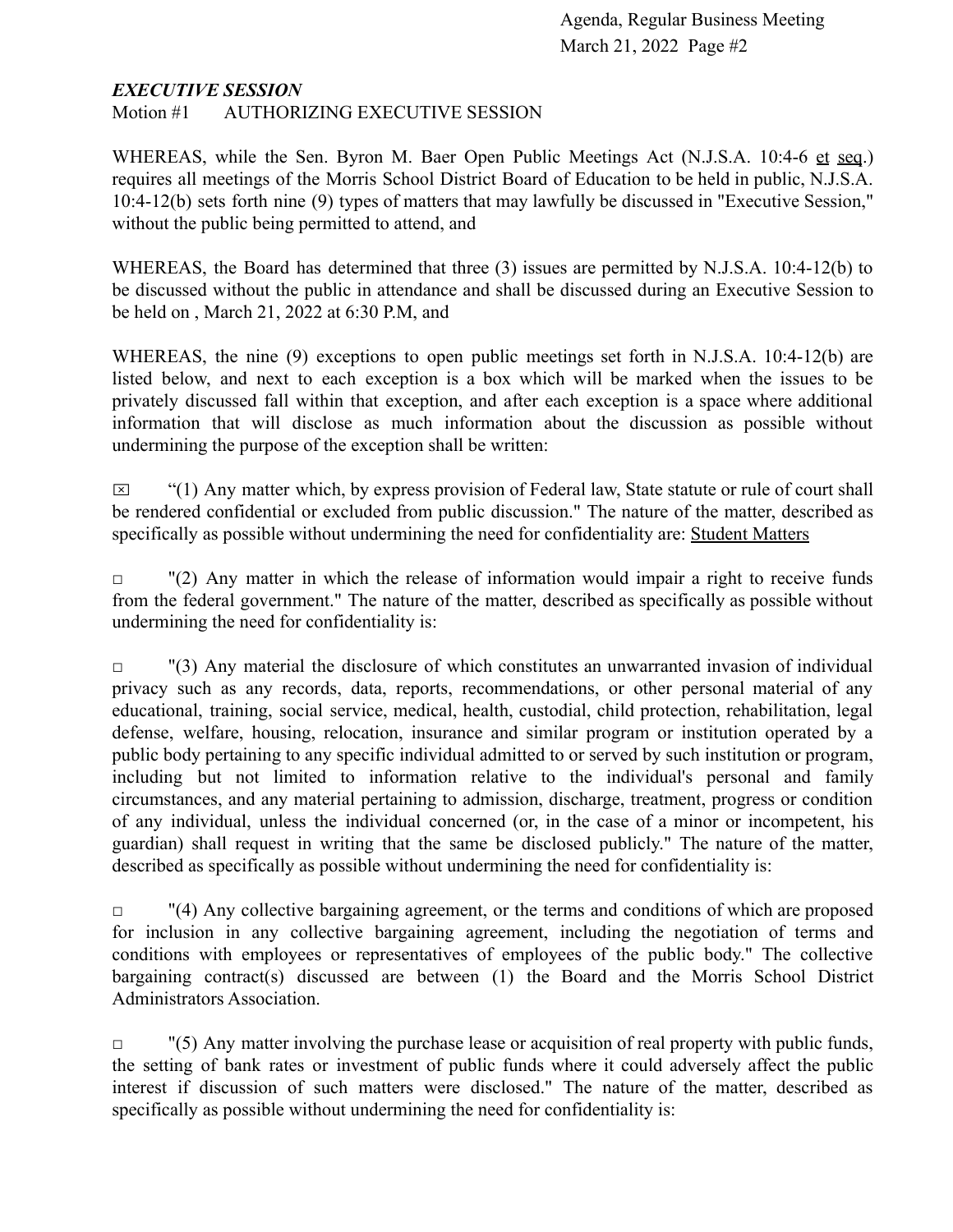$\Box$  "(6) Any tactics and techniques utilized in protecting the safety and property of the public provided that their disclosure could impair such protection. Any investigations of violations or possible violations of the law." The nature of the matter, described as specifically as possible without undermining the need for confidentiality is:

 $\Box$  "(7) Any pending or anticipated litigation or contract negotiation in which the public body is or may become a party. Any matters falling within the attorney-client privilege, to the extent that confidentiality is required in order for the attorney to exercise his ethical duties as a lawyer." The parties to and docket numbers of each item of litigation and/or the parties to each contract discussed are and the nature of the discussion, described as specifically as possible without undermining the need for confidentiality is:

 $\boxtimes$  "(8) Any matter involving the employment, appointment, termination of employment, terms and conditions of employment, evaluation of the performance, promotion or disciplining of any specific prospective public officer or employee or current public officer or employee employed or appointed by the public body, unless all individual employees or appointees whose rights could be adversely affected request in writing that such matter or matters be discussed at a public meeting." Subject to the balancing of the public's interest and the employee's privacy rights under South Jersey Publishing Co. v. New Jersey Expressway Authority, 124 N.J. 478 (1991), the employee(s) and nature of the discussion, described as specifically as possible without undermining the need for confidentiality are:

 $\Box$  "(9) Any deliberation of a public body occurring after a public hearing that may result in the imposition of a specific civil penalty upon the responding party or the suspension or loss of a license or permit belonging to the responding party as a result of an act of omission for which the responding party bears responsibility." The nature of the matter, described as specifically as possible without undermining the need for confidentiality is:

WHEREAS, the length of the Executive Session is estimated to be sixty (60) minutes after which the public meeting of the Board shall (select one)  $\Box$  reconvene and immediately adjourn or  $\Box$  reconvene and proceed with business where formal action will be taken.

NOW, THEREFORE, BE IT RESOLVED that the Morris School District Board of Education will go into Executive Session for only the above stated reasons; and

BE IT FURTHER RESOLVED that the Board hereby declares that its discussion of the aforementioned subject(s) will be made public at a time when the public's interest in disclosure is greater than any privacy or governmental interest being protected from disclosure.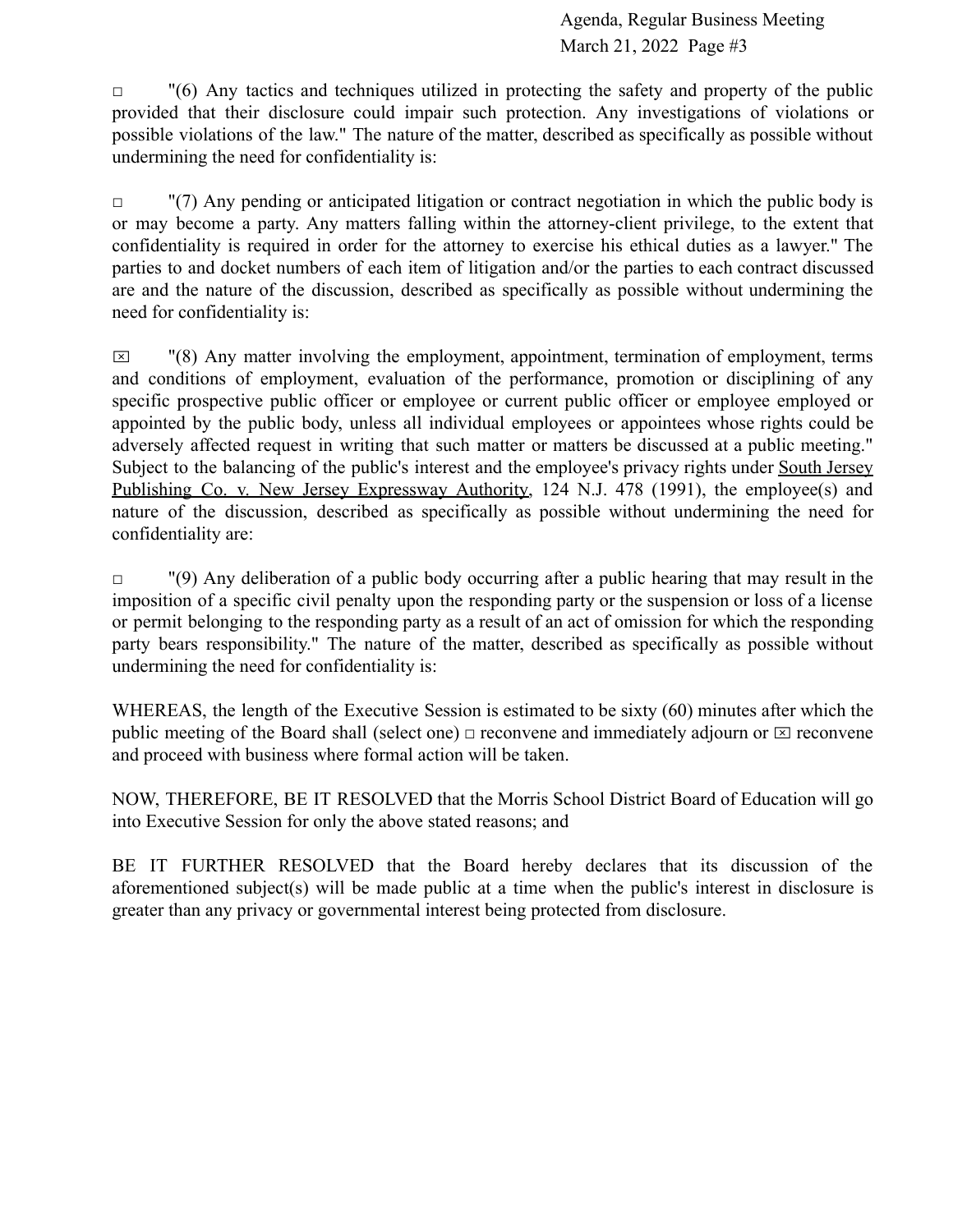### *DISTRICT* **MINUTES**

Motion #1 that upon the recommendation of the Interim Superintendent, the Board of Education, approve executive session minutes from the regular business meeting of:

February 28, 2022

Motion #2 that upon the recommendation of the Interim Superintendent, the Board of Education, approve minutes from the regular business meeting of:

February 28, 2022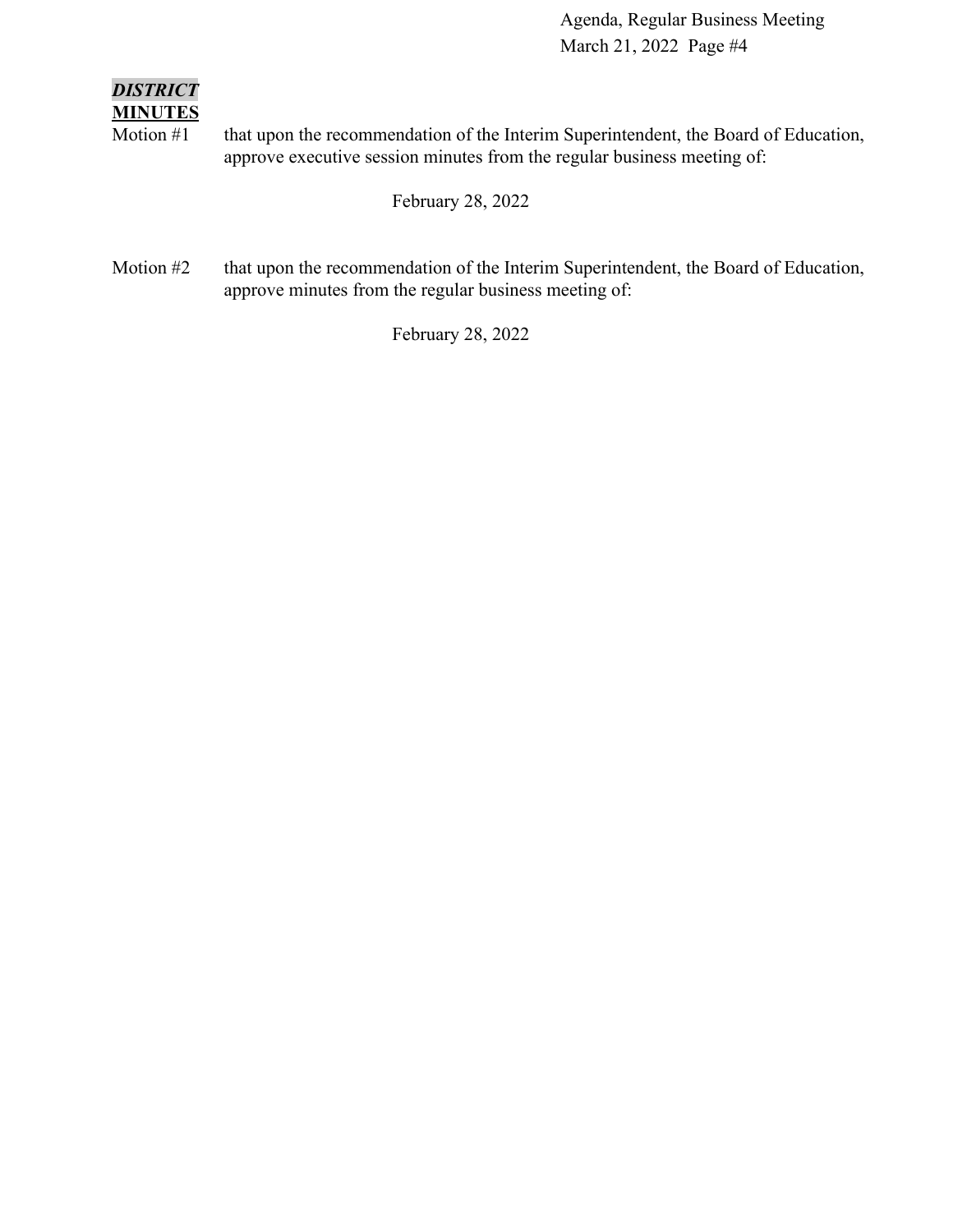### **POLICY** *DISTRICT FIRST READING*

Motion #1 that upon the recommendation of the Interim Superintendent, the Board of Education approve for first reading the following new/revised bylaws/policies/regulations:

> [2431 Athletic Competition](https://drive.google.com/file/d/1LmOawvT-oRI4H_1IKEaBG97W3ykBFQuA/view?usp=sharing) [2430 Extra-Curricular Activities](https://drive.google.com/file/d/13HJ7AHkN9EqYbHJa7gwzJQLY1GN56-2e/view?usp=sharing)

### *DISTRICT*

### *SECOND READING*

Motion #2 that upon the recommendation of the Interim Superintendent, the Board of Education approve for second reading the following new/revised bylaws/policies/regulations:

> [0146 Board Member Authority](https://drive.google.com/file/d/14BRwRgvT29NLzMLcOiUURXwyqpKybDu1/view?usp=sharing) [0169.02 Board Member Use of Social Networks](https://drive.google.com/file/d/1dPnhYH5XKOgB3w0Asii7QdiWYZlwHQ4X/view?usp=sharing) [1220 Employment of CSA](https://drive.google.com/file/d/1Aw_xKDM7Gjqlu28pyARsVuxuTkSqaIv_/view?usp=sharing) [1240 Evaluation of Superintendent](https://drive.google.com/file/d/1S8dxQ0f9fT2E595oBmfJ6EMWv0mcvobI/view?usp=sharing) [1310 Employment of School Bus. Admin](https://drive.google.com/file/d/1pGvOKIfwpvJtsbseAbMhdheBHeHMSbc4/view?usp=sharing) [1613 Disclosure and Review of Applicant's Employment History](https://drive.google.com/file/d/18SiGV7AuWBE0l6v8PxdQBfH2op4pynl7/view?usp=sharing) [1642 Earned Sick Leave Law](https://drive.google.com/file/d/1UUEnbeVnZ9mgfPmhkrxqYqr9THpv-UxO/view?usp=sharing) [3233 Political activities](https://drive.google.com/file/d/1IsjzWTNP5L_Dlf98UJbuPOIlNoZ5oF4N/view?usp=sharing) [2622 Student Assessment](https://drive.google.com/file/d/1_7bc43jEK_Ja1zwGqcaAEcmfLMoHp9e0/view?usp=sharing) [8465 Bias and Bias Related Acts](https://drive.google.com/file/d/1bcWaiZ3uF04GHfj1yjFcPzAGxg6MGVz_/view?usp=sharing)

### *DISTRICT*

### *ABOLISH*

Motion #3 that upon the recommendation of the Interim Superintendent, the Board of Education abolish the following new/revised bylaws/policies/regulations:

1146 Affirmative Action Program (old version - correct version is #1140 from 2019)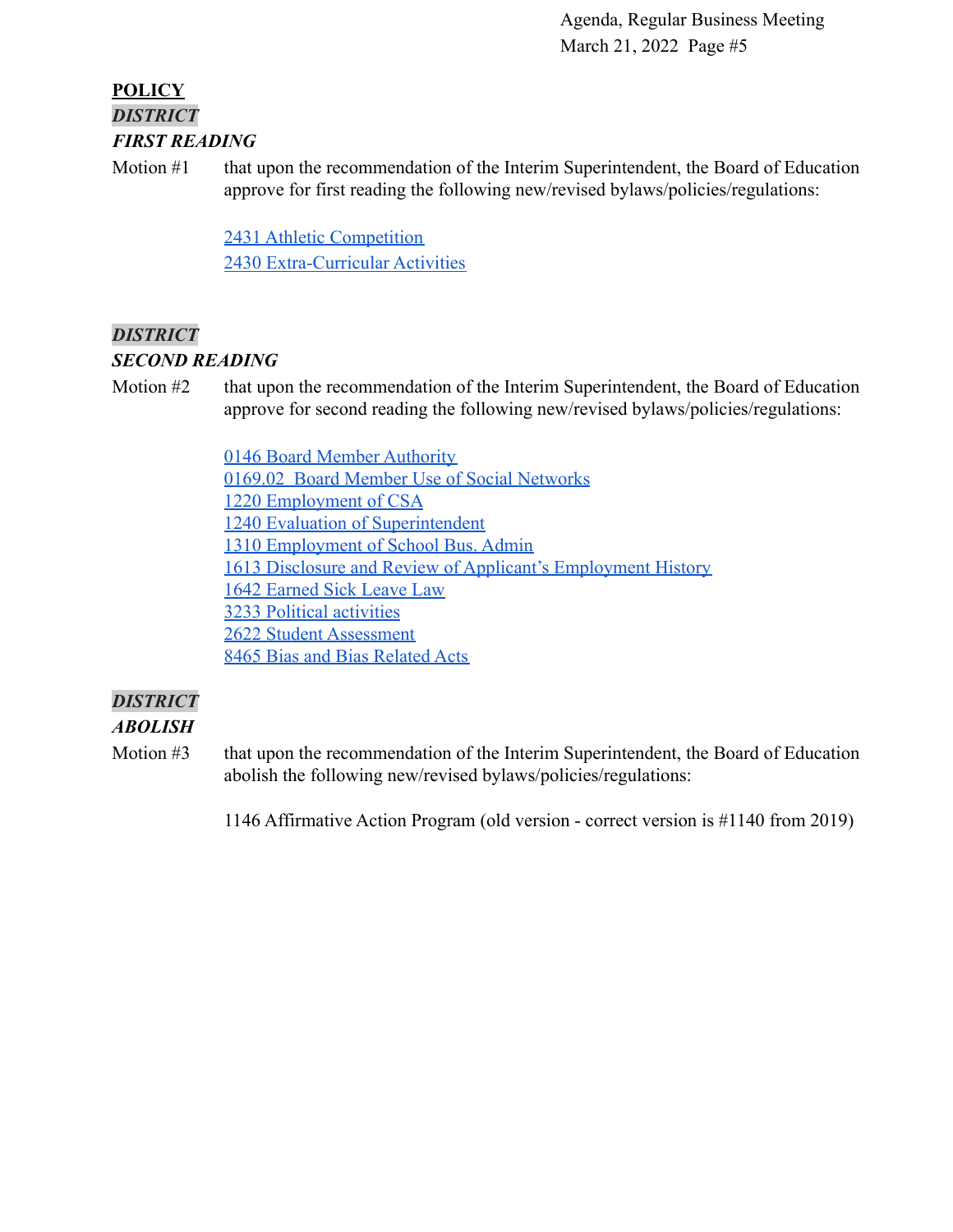### **EDUCATIONAL MATTERS**

### *DISTRICT*

### *HARASSMENT, INTIMIDATION, AND BULLYING REPORT*

Motion #1 that, upon the recommendation of the Interim Superintendent, the Board of Education accept the Harassment, Intimidation, and Bullying report for the period ending, February 28, 2022.

### *PK-8*

### *K-5 NSBE JR. CHAPTER*

| Motion #2              | that, upon the recommendation of the Interim Superintendent, and the          |
|------------------------|-------------------------------------------------------------------------------|
|                        | Board Curriculum Committee, the Board of Education approve the K-5            |
|                        | NSBE Jr. Chapter for the school year 2021-2022:                               |
| Program:               | K-5 NSBE Jr. Chapter                                                          |
| Description:           | The NSBE (National Society of Black Engineers) is a national                  |
|                        | organization with very few chapters in the northeast, especially at the K-5   |
|                        | level. We will continue running the chapters at FMS & MHS and expand by       |
|                        | starting a new chapter at the K-5 level to be held at the Neighborhood House. |
| Dates:                 | March, 2022 - June, 2022                                                      |
| <b>Funding Source:</b> | Local                                                                         |

### *PK-8*

### *CCDBG (CHILDCARE AND DEVELOPMENT BLOCK GRANT) PHASE I RETENTION BONUS GRANT*

Motion #3 that, upon recommendation of the Interim Superintendent, the Board of Education approve the submission and acceptance of the CCDBG Phase I Retention Bonus Grant for the Morris School District Community School Sunrise and Sunset Program, in the amount of \$31,000.00, as awarded below:

> Woodland School - \$6,000.00 Alfred Vail School - \$6,000.00 Hillcrest School - \$3,000.00 Sussex Ave. School - \$3,000.00 Normandy Park School - \$7,000.00 Alexander Hamilton School - \$4,000.00 Thomas Jefferson School - \$2,000.00

### **EXPLANATION:**

The Morris School District Community School Sunrise and Sunset Programs have been awarded seven Child Care and Development Block Grants through the Department of Human Services/Division of Family Development totaling \$31,000.00. This money is to be used to provide each staff member that was hired after September 1, 2021 through January 31, 2022 and remained on the staff roster either in a permanent or substitute capacity with a one-time, \$1,000.00 retention award. This award will be paid through district payroll.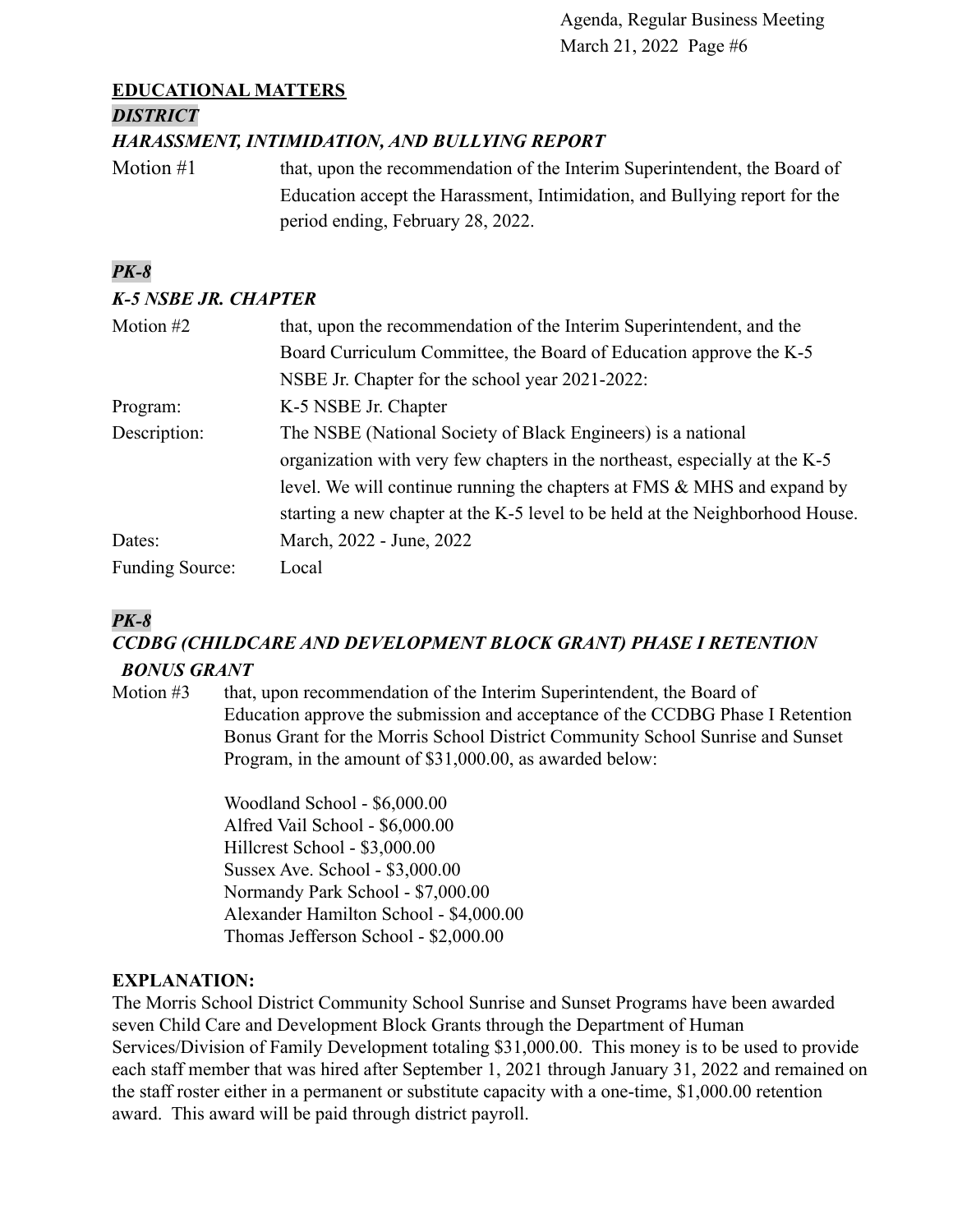*PK-8*

*CCDBG (CHILDCARE AND DEVELOPMENT BLOCK GRANT) PHASE II HIRING BONUS GRANT*

Motion #4 that, upon recommendation of the Interim Superintendent, the Board of Education approve submission of the NJ CCDBG Phase II Hiring Bonus Grant for Morris School District Community School Sunrise and Sunset Program as follows:

| Anticipated number of staff   | 10          |
|-------------------------------|-------------|
| Hiring bonus grant per staff  | \$1,000.00  |
| Total anticipated grant award | \$10,000.00 |

### **EXPLANATION:**

The Morris School District Community School Sunrise and Sunset Programs can apply for seven additional Child Care and Development Block Grants through the Department of Human Services/Division of Family Development. This second round of money is to be used to provide each staff member that was hired after January 31, 2022 and remained on the staff roster either in a permanent or substitute capacity until June 22, 2022, with a one-time, \$1,000.00 hiring award. Staff must complete required training and work a minimum of two days per week to qualify for payment. This award will be paid through district payroll at the end of the school year.

### *DISTRICT*

### *COMMUNITY SCHOOL - ADULT SCHOOL SPRING 2021-2022 (revision)*

Motion #5 that, upon the recommendation of the Interim Superintendent, the the Board of Education approve the following additional course and instructor for the Spring 2022 semester of the Community School Adult School program. Fees paid from collected tuitions. [\(See attached](https://docs.google.com/document/d/1nSqYda4jzKKKeIfhmLA8cAF_cOuXP6oS/edit?usp=sharing&ouid=100328447019194517303&rtpof=true&sd=true) [Educational folder\)](https://docs.google.com/document/d/1nSqYda4jzKKKeIfhmLA8cAF_cOuXP6oS/edit?usp=sharing&ouid=100328447019194517303&rtpof=true&sd=true)

### *DISTRICT*

### *COMMUNITY SCHOOL – SUMMER PROGRAMS 2022*

- Motion #6 that, upon the recommendation of the Interim Superintendent, the Board of Education approve the Community School Summer Plus program for 2022, operating from June 27, 2022 through August 5, 2022 at Frelinghuysen Middle School, with the following included subsection:
	- 1. Leadership for Tomorrow (LFT) a program for students who have completed grades 7, 8, and 9 in June 2022 and are recommended to participate by a teacher or guidance counselor. Enrollment is limited to 15, and students will participate in leadership/service-oriented workshops, assist in classes for younger students and participate in daily program activities.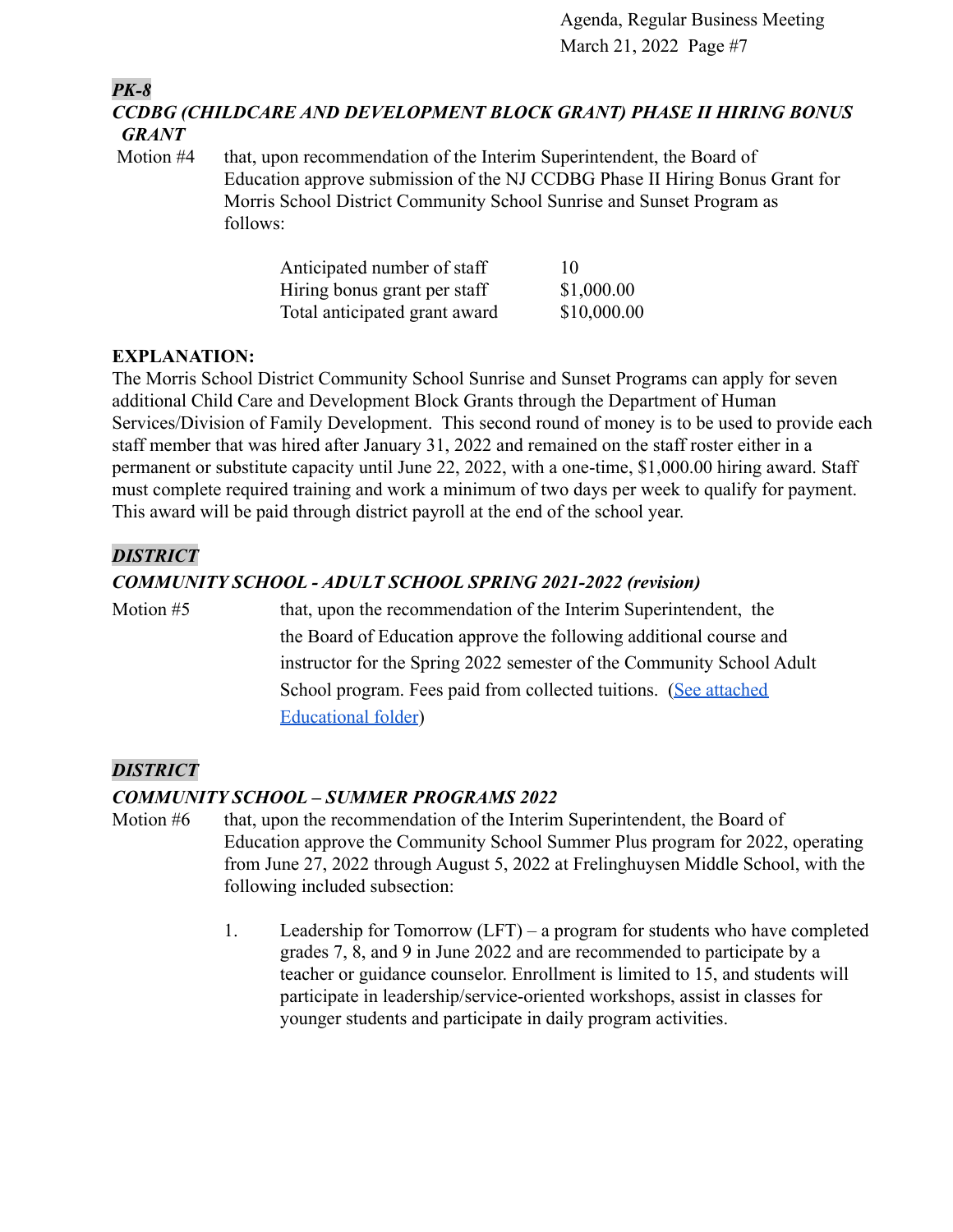#### *DISTRICT COMMUNITY SCHOOL - SUMMER MUSIC ACADEMY 2022*

Motion #7 that, upon the recommendation of the Interim Superintendent, the Board of Education approve the Community School Summer Music Academy Program which will be held from June 27, 2022 through July 22, 2022, for four hours in the morning at Frelinghuysen Middle School. Most string and band instruments including but not limited to violin, cello, trumpet, trombone, saxophone, clarinet, flute, guitar, piano, and percussion instruments will be taught based on registration. Concert Band, Jazz Improvisation and Music Technology classes will be included in the curriculum. All expenses will be paid from collected tuitions.

### *MEF GRANTS*

Motion #8 that, upon the recommendation of the Interim Superintendent, the Board of Education accept monies from the Morris Educational Foundation for the following grants:

| $PK-8$ | Amount   | School   | Project     |
|--------|----------|----------|-------------|
|        | \$35,000 | $K-5$ 's | Science Day |

This grant will fund an interactive and exciting day of Science for all the K-5 students in each of the seven elementary schools. Science Day is a once in a school-year special day that immerses students in STEM activities and provides unique hands-on learning opportunities. Providers will come to each school. Interactive activities will be delivered using various modalities. The providers, under the supervision of the teachers, will alter the specific activities so that they are tailored to the different grade levels and curricular standards. This grant will expose more students to exciting enrichment programs and provide for equity across the district. The providers will be: Stars to Go Planetarium, Mad Science, Traveling Animal Educational Program, Liberty Science Center, and Dinosaurs Rock.

**PK-8** \$2,800 FMS 8th Grade Trip to Philadelphia, PA

Each year, the  $8<sup>th</sup>$  grade at Frelinghuysen takes a culminating trip. This year, in order to avoid an overnight due to the COVID pandemic, they are traveling to Philadelphia for two days, while coming home for the night in between. This trip is a once in a lifetime opportunity for many of the students who have never been to these historic sites before. Because they believe that this is a trip for everyone in the class, they would like to offer financial aid for students who qualify for free and reduced lunch and request such aid. Because of the pandemic, they have not been able to have fundraisers which they have done in the past. Some of the students will require full scholarships in order to attend the trip. It has been calculated that \$2,800.00 will be enough to enable all students to attend.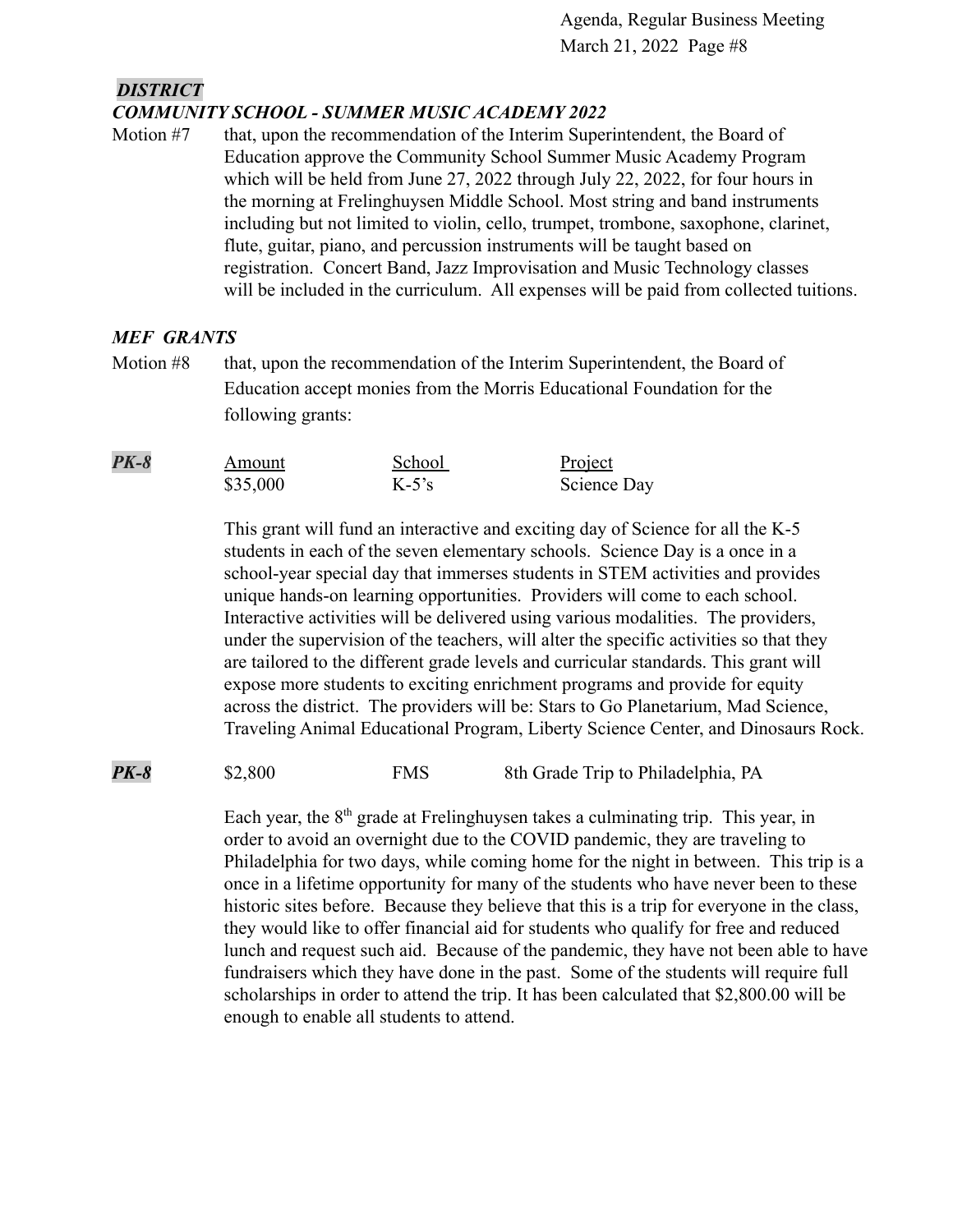*9-12* \$5,000 MHS Wind Band Commission Project

This is a donor-designated grant. The students will work directly with a professional composer to create and premiere and brand new work for the wind band. Commissioning an original work for wind band allows students to explore advanced techniques such as orchestration, texture, arranging, and composing. The composer will first meet with the students to discuss the compositional process and help the students brainstorm different ideas that they would like featured in their composition. The composer will then bring rough drafts of the students' ideas to be performed in class and workshopped further. Using input from the students and director, the composer will finish the piece for final delivery. The students will begin rehearsing the final version of the piece in preparation for a world premiere performance. During this time, they will continue to work with the composer, this time in a masterclass setting reflecting on musical techniques and performance considerations to bring the music to life. The piece will be written to precisely match the talents, emotions, and stories of the MHS students. The composer is Peter Sciaino.

\$46,221 MHS New Athletic Hall

This a grant for new display cases and new wall cases to be purchased and installed at MHS. The hall has needed refurbishing for many years. As a result, our students will be proud of our high school and its athletic displays. We intend to have private donors help the MEF with this large grant.

**DISTRICT** \$32,000 K-12 Cultural Arts for 2022-2023 school year

\$3,000 AV, AH, HC, WD, SX, TJ, NP \$2,000 LLC \$4,000 FMS \$5,000 MHS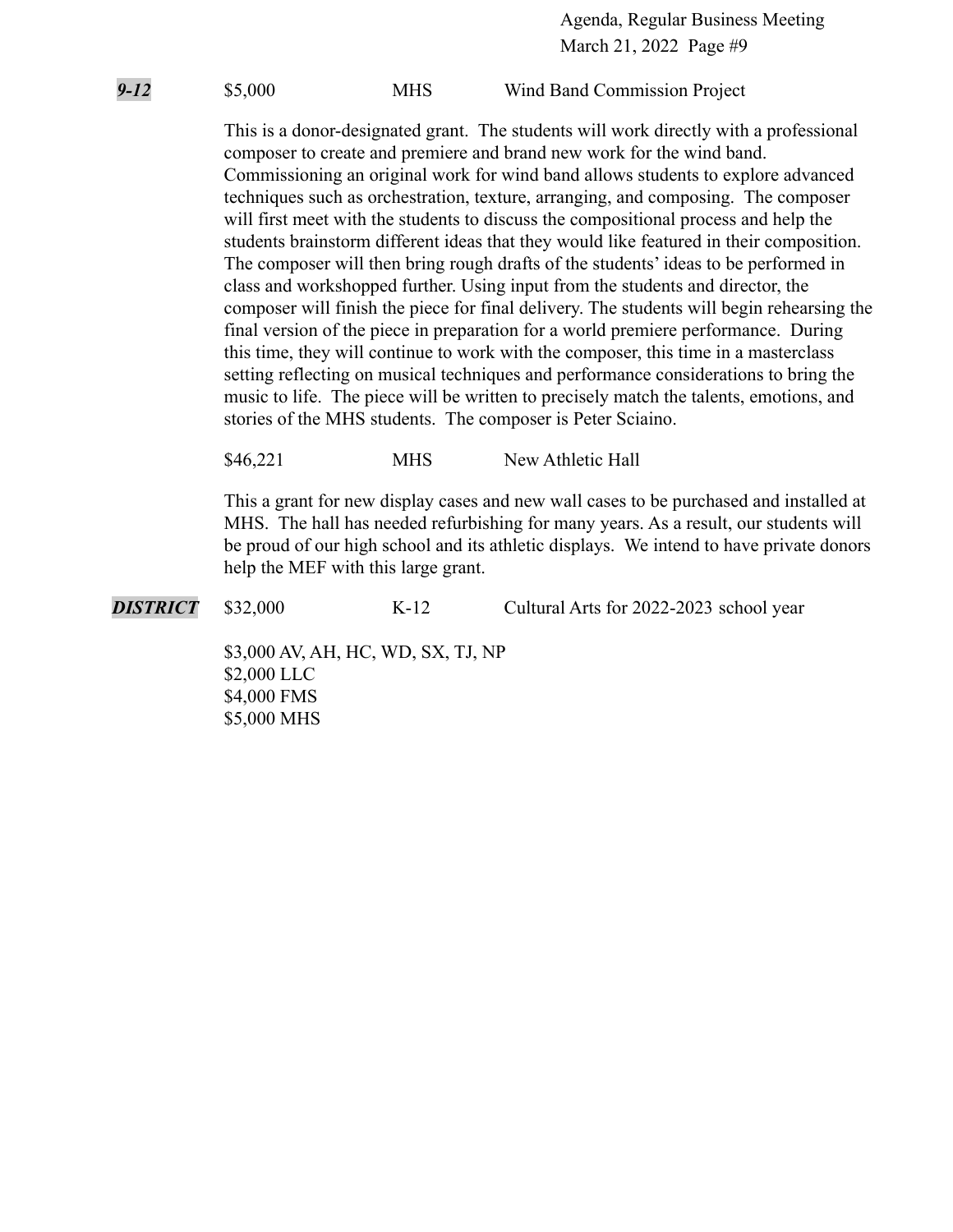### **PUPIL SERVICES**

#### *OUT OF DISTRICT ROSTER*

Motion #1 that, upon the recommendation of the Interim Superintendent, the Board of Education approve placements and instructional services for students with disabilities, including those received by the district and those attending schools for which tuition is charged, for the month of March as noted in the detailed listing maintained on file in the Board Secretary's office.

#### **EXPLANATION**

Students with IEPs whose needs cannot be met in the programs that exist within the district are placed in outside private and public schools approved by the New Jersey Department of Education for students with disabilities. Attendance is monitored monthly in order to ensure students are enrolled as agreed and the state-mandated contract with each school states that two weeks' notice is required for removal of a student. Case managers make at least two visits per school year for each student enrolled in one of these schools, including one visit that involves the convening of an IEP Team to complete an annual review of the student's IEP. In order to preserve confidentiality, all students are identified only by their local and/or state identification numbers in any listing that is maintained outside the Office of Pupil Services.

### *9-12*

### *STIPULATION OF SETTLEMENT ADDENDUM*

Motion #2 that, upon the recommendation of the Interim Superintendent, the Board of Education approve the addendum to a Stipulation of Settlement resolving a dispute pertaining to student #612480. The Stipulation of Settlement is on file in the office of the Director of Pupil Services.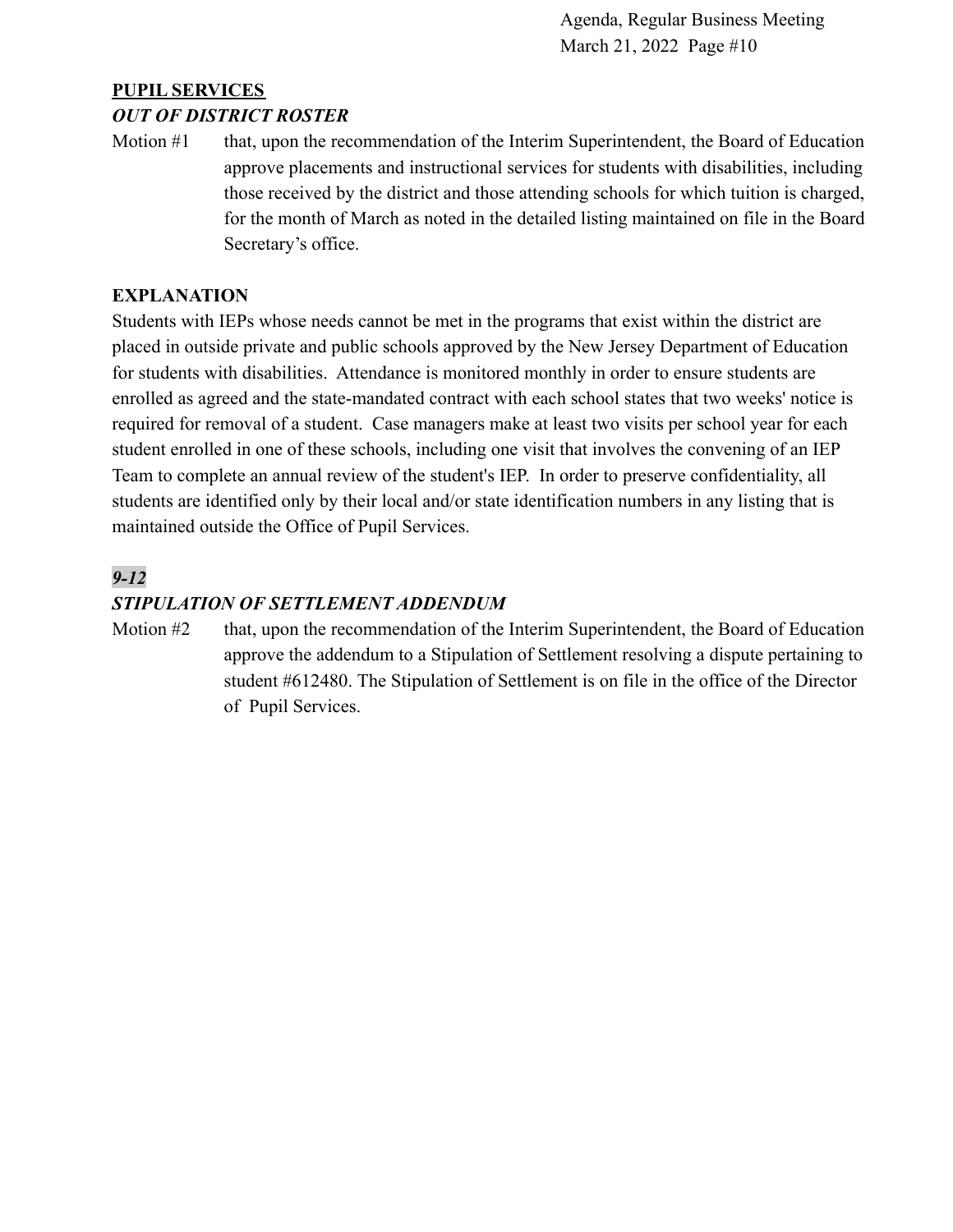#### **HUMAN RESOURCES**

#### *RESIGNATION(S)/TERMINATION(S)/RETIREMENT(S) 2021-2022*

Motion #1 that, upon the recommendation of the Interim Superintendent, the Board of Education approve the resignation(s), termination(s) and/or retirement(s) of the following staff according to the effective date and reason shown:

| $PK-8$             |              |
|--------------------|--------------|
| Narciso, Martin    | May 1, 2022  |
| $1.0$ Art, FMS     | Retired      |
| $9 - 12$           |              |
| Roth, Alexandra    | May 13, 2022 |
| 1.0 Chemistry, MHS | Resigned     |

#### *APPOINTMENT(S) 2021-2022 \*/\*\**

Motion #2 that, upon the recommendation of the Interim Superintendent, the Board of Education approve the appointment of the following to the position/s stated at the annual salary rates and effective date/s shown, and further that the Board of Education approve the submission to the County Superintendent applications for emergency hiring, pending approval of all Human Resource documents and/or requirements and each applicant's attestation that s/he has not been convicted of any disqualifying crime pursuant to the provisions of N.J.S.A. 18a6-7.1 et seq.; 18:39-17 et seq.; 18A:6-4.13 et seq.:

|                                  |                                                  |                       | In Place of:      |
|----------------------------------|--------------------------------------------------|-----------------------|-------------------|
| <b>PK-8</b>                      |                                                  |                       |                   |
| Bourland, Camille<br>1.0 ABS, HC | \$25,760<br>\$20/hr, 7 hrs/day,<br>184 days/year | 03/14/22-06/30/22     | Employee #5706    |
| Monahan, David                   | \$74,722                                         | 05/23/22-06/30/22     | Moreno, L.        |
| 1.0 School Nurse, LLC            | BA, Step 14                                      |                       | Resigned          |
| Saenz de Viteri, Sibila          | \$63,072                                         | 11/17/21-06/30/22     | Employee #5864    |
| 1.0 Guidance Counselor, FMS      | MA, Step 3                                       |                       | LEAVE REPLACEMENT |
| $9 - 12$                         |                                                  |                       |                   |
| Lavender, Raymond                | \$60,372                                         | $05/16/22 - 06/30/22$ | Demopoulos, A.    |
| 1.0 School Social Worker, PS     | MA, Step 2                                       |                       | Resigned          |
| Novak, Zachary                   | \$66,409                                         | 03/01/22-06/30/22     | Nicholson, D.     |
| 1.1 Athletic Trainer, MHS        | MA, Step 2                                       | (Revised dates)       | Resigned          |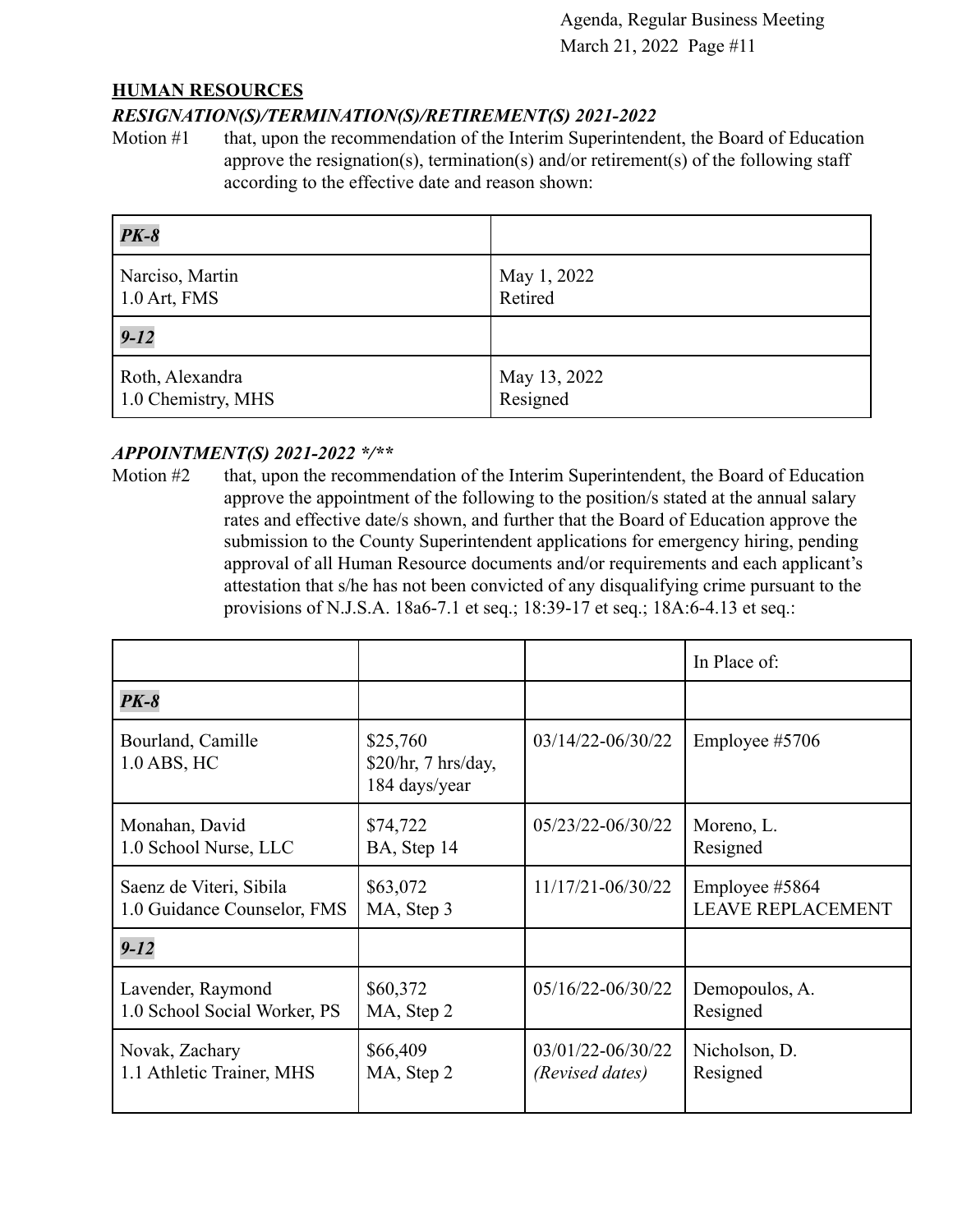| Sadr, Ramin<br>1.0 Spec. Ed. Math, MHS                 | \$71,002<br>MA, Step 11                                     | 03/28/22-06/30/22<br><b>TBD</b> | Pino, S.<br>Resigned |
|--------------------------------------------------------|-------------------------------------------------------------|---------------------------------|----------------------|
| <b>DISTRICT</b>                                        |                                                             |                                 |                      |
| Anchundia, Marjorie<br>1.0 Bus Driver, Transportation  | \$32,400<br>$(\$30/hr, 6 hrs/day,$<br>180 days/year)        | 03/30/22-06/30/22               | Est. 07/20/20        |
| Prudencio, Esmeralda ®<br>1.0 Bus Aide, Transportation | \$13,500<br>$(\$20/hour, 5$<br>hours/day, 180<br>days/year) | $04/01/22 - 06/30/22$           | Est. 07/20/20        |
| Ramirez, Luz<br>1.0 Bus Aide, TRANS                    | \$13,500<br>\$15/hr, 6 hrs/day,<br>180 days/year            | 03/07/22-06/30/22               | Est. 07/20/20        |

\* Pending probationary period

\*\* Pending completion of paperwork

#### *DISTRICT*

#### *SUBSTITUTE APPOINTMENTS 2021-2022*

Motion #3 that, upon the recommendation of the Interim Superintendent, the Board of Education approve the following name(s) be added to the list of substitutes, and approve all Morris School District Substitute Teachers to also provide service as Teacher Assistant, ABS, and Lunchroom Playground Aide **(revisions in bold)** as assigned for the 2021-2022 school year, and further that the Board of Education approve submission to the County Superintendent application for emergency hiring and each applicant's attestation that s/he has not been convicted of any disqualifying crime pursuant to the provisions of N.J.S.A 18A:6-7.1 et seq., 18A:6-4.13 et seq.:

#### **Athletic Volunteer:**

Manahan, Bryan – Softball Sosa, Luis Adrian – Volleyball (eff. 3/15/22)

**Bus Aide** Prudencio, Esmeraldo (eff. 03/14/22)

**Bus Driver** Anchundia, Marjorie (eff. 03/23/22)

**Custodian:** Grau, Maria (eff.3/7/22)

**Occupational Therapist:** Heller, Jennifer (eff. 3/8/22)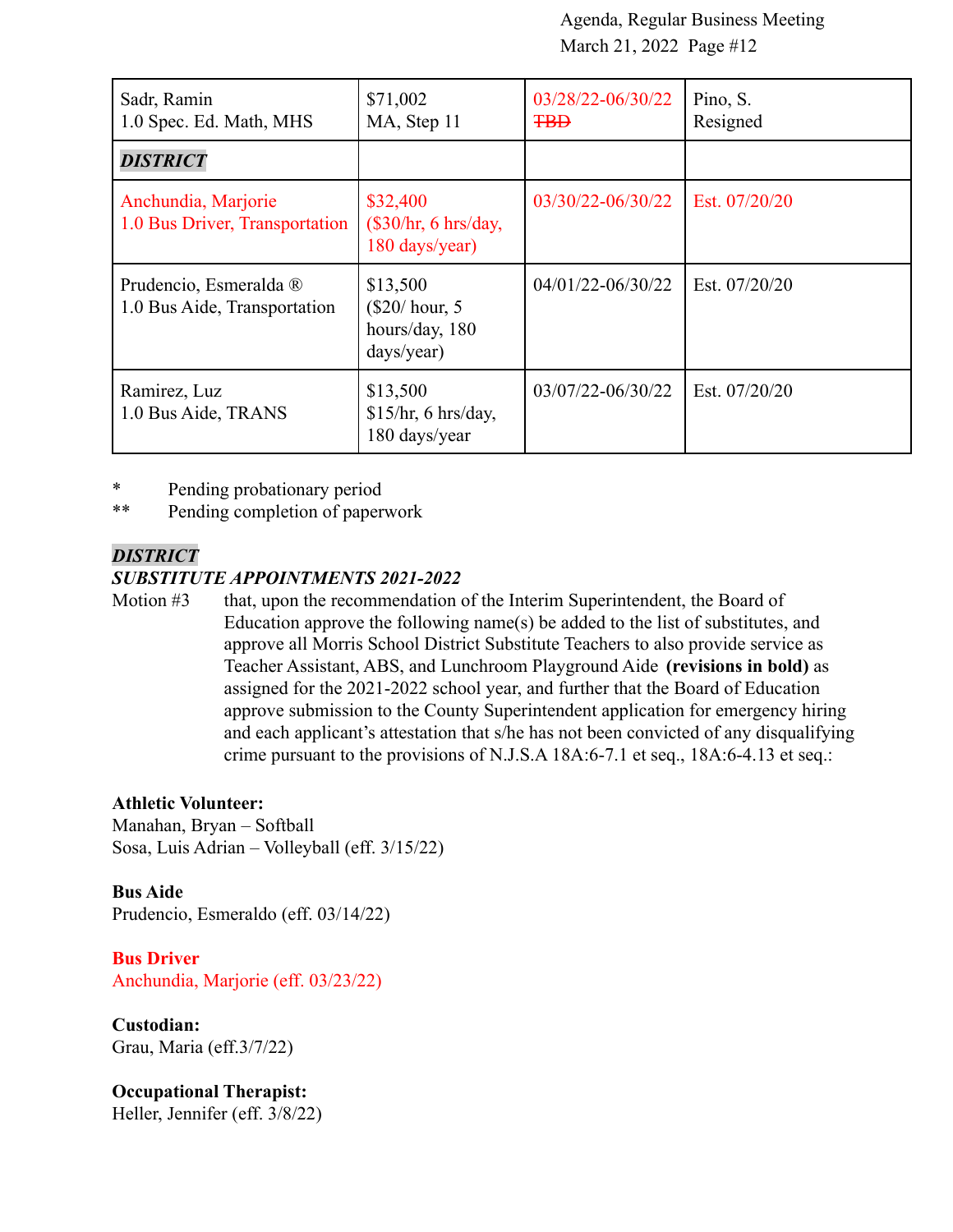**Secretary:** Harrison, Heather (eff. 3/11/22)

### **Teacher:**

Alonso, Isabel Benzing, Paige (eff. 3/9/22) (assigned classroom at NP only) Brady, Kaitlyn (eff. 3/17/22) Davo, Margaret Diana, Nicholas (eff.3/8/22) Fielding, Sydney (eff. 3/16/22) (at appointed school) Gordon, Kim (eff. 3/2/22) Mateus, Santiago (eff. 3/3/22) Radalgui, Simoes (eff. 3/4/22) Reit, Jenna (eff.3/17/22) Waldorf, Sheryl (eff.3/8/22)

### *DISTRICT*

### *STUDENT TEACHER APPOINTMENTS 2021-2022*

Motion #4 that, upon the recommendation of the Interim Superintendent, the Board of Education approve the following name(s) be added to the list of student teachers, and approve all Morris School District Student Teachers, as assigned for the 2021-2022 school year, and further that the Board of Education approve submission to the County Superintendent application for emergency hiring and each applicant's attestation that s/he has not been convicted of any disqualifying crime pursuant to the provisions of N.J.S.A 18A:6-7.1 et seq., 18A:6-4.13 et seq.:

#### **Student Teacher:**

Havia, Niina (eff. 3/14/22) - NPS Havran, Ian (FDU) – MHS Picado, Jack (FDU) – NPS

#### *LEAVE(S) OF ABSENCE 2021-2022*

Motion #5 that, upon the recommendation of the Interim Superintendent, the Board of Education approve a leave of absence to the following staff members under the conditions stated and effective dates shown:

| <b>PK-8</b>                            |                                                                                      |                                                            |
|----------------------------------------|--------------------------------------------------------------------------------------|------------------------------------------------------------|
| Jimenez, Elizabeth<br>1.0 Spanish, FMS | 03/04/22                                                                             | Military ***                                               |
| Zane, Jennifer<br>1.0 Science, FMS     | $02/18/22 - 04/06/22$<br>04/07/22-06/30/22<br>09/01/22-09/13/22<br>09/14/22-12/06/22 | Maternity <sup>*</sup><br>$NIFLA$ **<br>NJFLA **<br>FMLA** |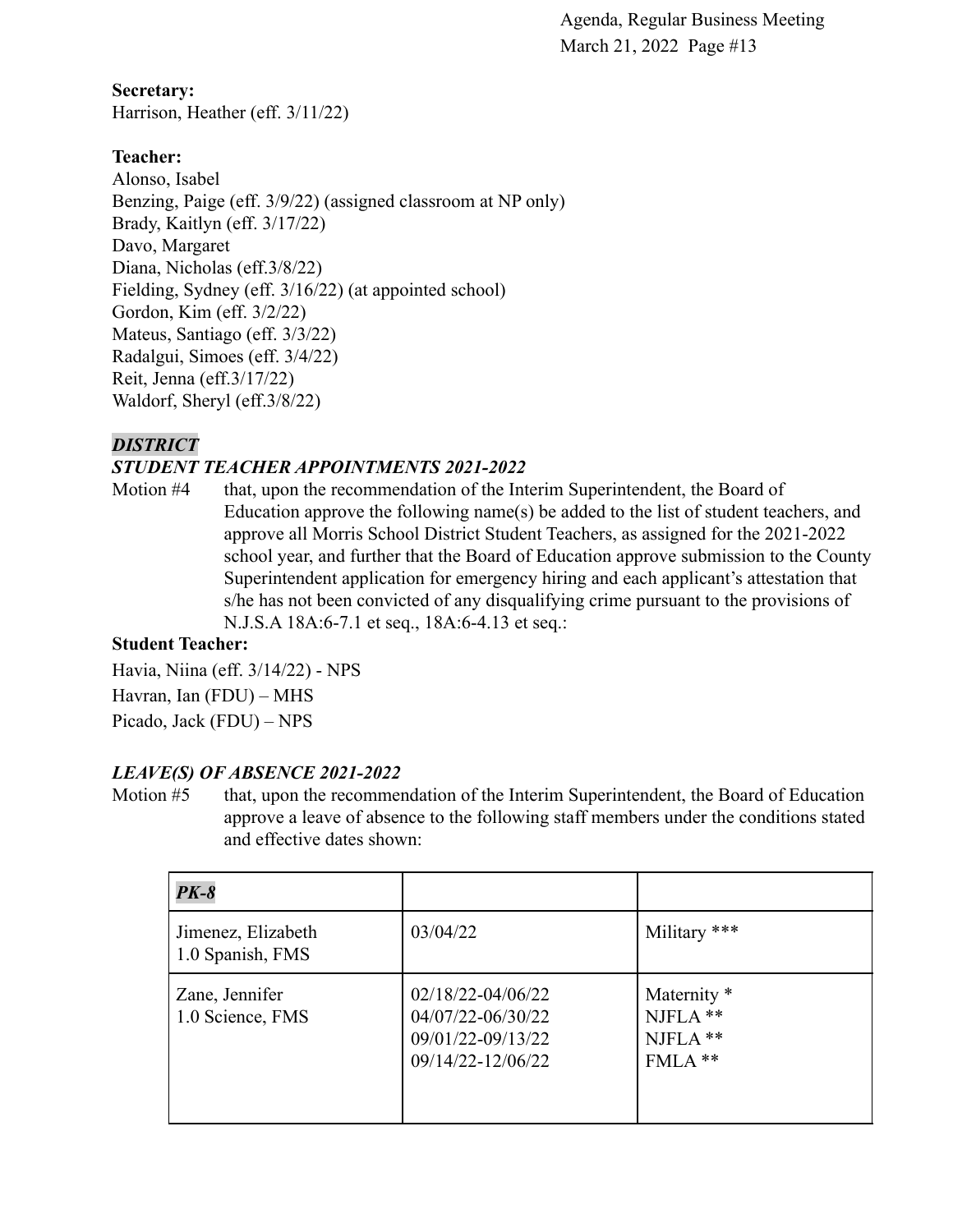| $PK-8$                                    |                                            |                                                     |
|-------------------------------------------|--------------------------------------------|-----------------------------------------------------|
| Escobedo, Nicole<br>1.0 Art, FMS          | 09/01/22-10/12/22<br>$10/13/22 - 01/12/23$ | Maternity <sup>*</sup><br>$NIFLA$ **                |
| Serra, Michael<br>1.0 Special Ed., MHS    | 03/02/22-03/14/22                          | NJFLA (Intermittent) **                             |
| $9 - 12$                                  |                                            |                                                     |
| Componile, Bernadette<br>1.0 Science, MHS | 05/03/22-06/22/22<br>09/01/22-11/23/22     | Maternity <sup>*</sup><br>$NIFLA$ **                |
| Tufaro, Thomas<br>1.0 LDTC, PS            | $02/14/22 - 03/11/22$                      | NJFLA (Intermittent) **                             |
| <b>DISTRICT</b>                           |                                            |                                                     |
| Flores, Miriam<br>1.0 Clerk, Accounting   | 03/16/22-06/30/22                          | FMLA (Intermittent) **<br>(not to exceed $10$ days) |

- \* Accumulated sick leave may be used up to a period of eight weeks (four weeks before and four weeks after the birth of the baby) – with pay/with benefits.
- \*\* Without pay/with benefits
- \*\*\* With pay/with benefits

### *TRANSFER(S), CHANGE(S) OF ASSIGNMENT, TITLE AND OR/ SALARY 2021-2022 \**

Motion #6 that, upon the recommendation of the Interim Superintendent, the Board of Education approve the change(s) of assignment and/or salary for the following certified staff:

| Employee          | Current<br>Position           | <b>New</b><br>Position                         | Salary                                                      | In Place of:   | Effective |
|-------------------|-------------------------------|------------------------------------------------|-------------------------------------------------------------|----------------|-----------|
| $PK-8$            |                               |                                                |                                                             |                |           |
| Gaskins, Courtney | $1.0$ ABS, WD                 | 1.0 Teacher<br>Assistant<br>(PreSchool),<br>AV | $$26,273$ (Col. B,<br>Step 4)                               | Employee #6986 | 03/14/22  |
| <b>DISTRICT</b>   |                               |                                                |                                                             |                |           |
| Anderson, Felice  | 1.0 Bus Aide,<br><b>TRANS</b> | N/A                                            | \$14,328 (\$15.92)<br>per hr., 5 hrs/day,<br>180 days/year) | N/A            | 03/01/22  |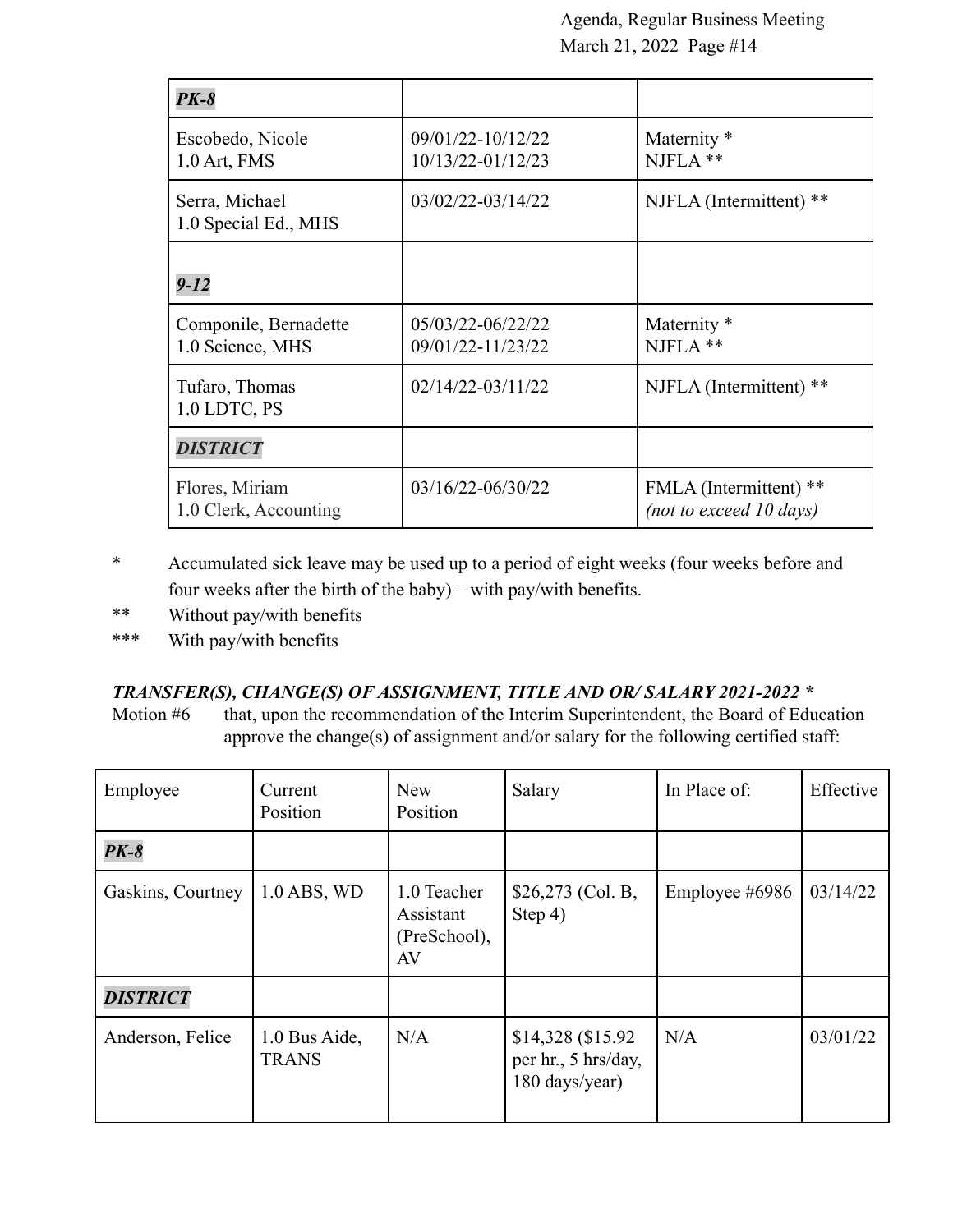| Escobar, Luis  | 1.0 Floater,<br>B&G           | N/A                              | \$35,888 (\$35,000<br>+ \$888 license<br>stipend)   | N/A                           | 03/02/22                       |
|----------------|-------------------------------|----------------------------------|-----------------------------------------------------|-------------------------------|--------------------------------|
| Walker, Carla  | 1.0 District<br>Registrar, CO | 1.0 Class V<br>Secretary,<br>B&G | \$58,745 Step 13<br>$($58,370 + $375$<br>Longevity) | Maxton, A.<br>Resigned        | 02/08/22<br>(Revised)<br>date) |
| Ygnacio, Nilfa | 1.0 Bilingual<br>$K/1$ , AV   | 1.0 Bilingual<br>Grade 2, AV     | N/A                                                 | Castro-Yarpas, J.<br>Resigned | 03/07/22                       |

### *EXTRA PAY 2021-2022*

Motion #7 that, upon the recommendation of the Interim Superintendent, the Board of Education approve the following extra-pay positions for the 2021-2022 school year:

### *9-12*

| <b>MORRISTOWN HIGH SCHOOL ATHLETICS</b> |                   |                               |         |    |         |
|-----------------------------------------|-------------------|-------------------------------|---------|----|---------|
| <b>POSITION</b>                         | <b>INC</b>        | <b>TOTAL</b><br><b>SALARY</b> |         |    |         |
| <b>ATHLETICS - MHS</b>                  |                   |                               |         |    |         |
| <b>Unified Coach</b>                    |                   |                               |         |    |         |
| Unified Track Coach                     | Corona, Stephanie |                               | \$1,125 | NG | \$1,125 |

#### *PK-8*

| <b>FRELINGHUYSEN MIDDLE SCHOOL CO-CURRICULAR</b> |                     |            |               |            |                               |
|--------------------------------------------------|---------------------|------------|---------------|------------|-------------------------------|
| <b>POSITION</b>                                  | <b>STAFF MEMBER</b> | YR<br>EXP. | <b>SALARY</b> | <b>INC</b> | <b>TOTAL</b><br><b>SALARY</b> |
| <b>CO-CURRICULAR - FMS</b>                       |                     |            |               |            |                               |
| Drama Production Crew Advisor                    | Montague, Tara      |            | \$1,809       |            | \$2,793                       |

### *9-12*

### *EXTRA PAY REVISION 2021-2022*

Motion #8 that, upon the recommendation of the Interim Superintendent, the Board of Education approve the following extra-pay positions **(revisions in bold)** for the 2021-2022 school year:

| <b>MORRISTOWN HIGH SCHOOL ATHLETICS</b> |                       |           |               |            |               |
|-----------------------------------------|-----------------------|-----------|---------------|------------|---------------|
|                                         |                       | <b>YR</b> |               |            | <b>TOTAL</b>  |
| <b>POSITION</b>                         | <b>STAFF MEMBER</b>   | EXP.      | <b>SALARY</b> | <b>INC</b> | <b>SALARY</b> |
| <b>ATHLETICS - MHS</b>                  |                       |           |               |            |               |
| <b>Lacrosse</b>                         |                       |           |               |            |               |
| Lacrosse Assistant Coach                | Yeager, Kevin         |           | \$5,204       | <b>NG</b>  | \$5,204       |
| <b>Unified Coach</b>                    |                       |           |               |            |               |
| Unified Track Coach                     | Componile, Bernadette |           | \$375         | NG         | \$375         |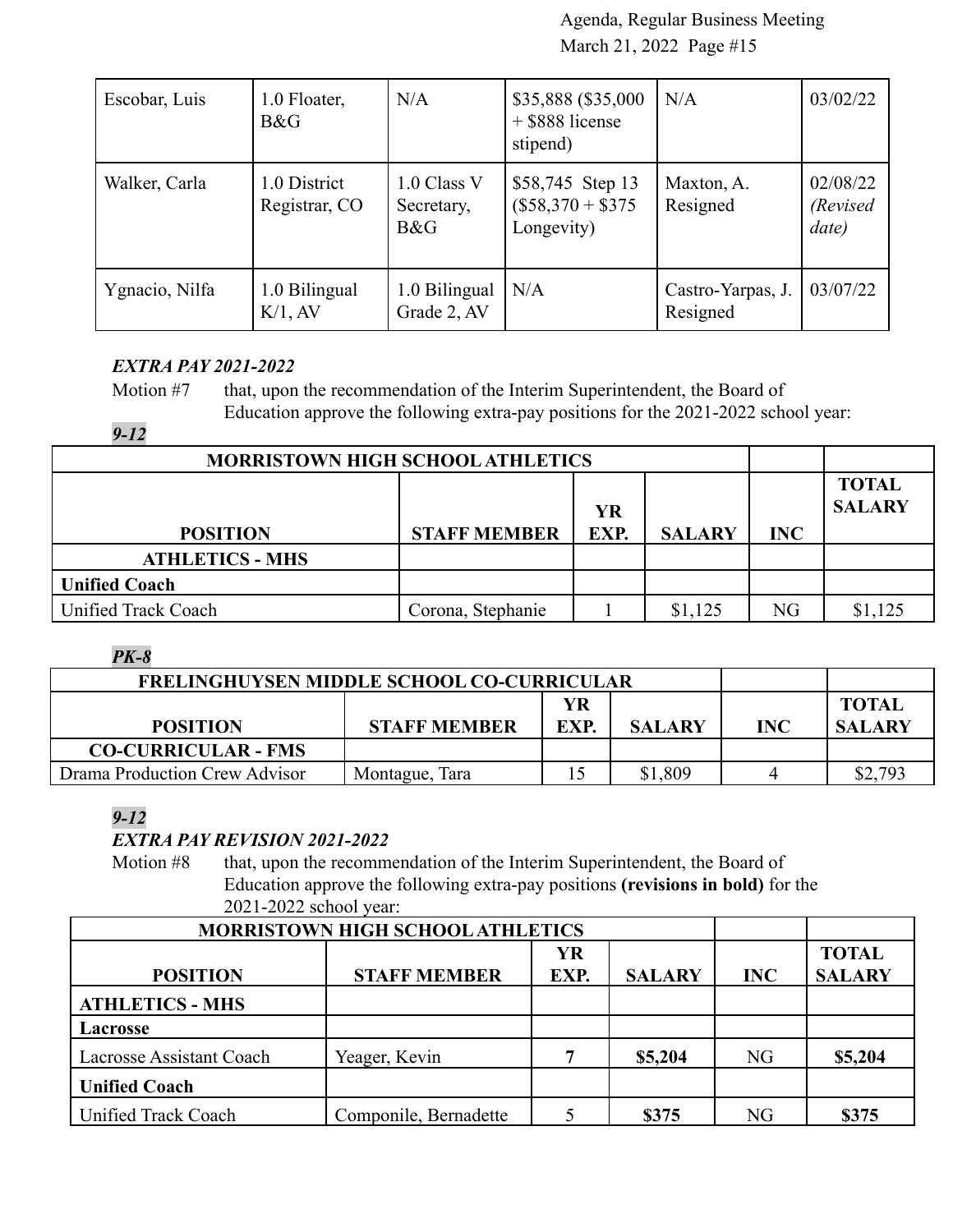| <b>MORRISTOWN HIGH SCHOOL CO-CURRICULAR</b> |                       |                |               |            |                               |
|---------------------------------------------|-----------------------|----------------|---------------|------------|-------------------------------|
|                                             |                       | <b>YR</b>      |               |            | <b>TOTAL</b><br><b>SALARY</b> |
| <b>POSITION</b>                             | <b>STAFF MEMBER</b>   | EXP.           | <b>SALARY</b> | <b>INC</b> |                               |
| <b>CO-CURRICULAR - MHS</b>                  |                       |                |               |            |                               |
| Cohort Teachers/ $9th$ Grade                |                       |                |               |            |                               |
| Experience                                  | Componile, Bernadette | $\overline{4}$ | <b>\$800</b>  | <b>NG</b>  | <b>\$800</b>                  |
| SGO Co-Advisor (Sept - April)               | Componile, Bernadette |                | \$1,808       | <b>NG</b>  | \$1,808                       |
| SGO Co-Advisor (Sept - June)                | Componile, Joseph     |                | \$2,713       | NG         | \$2,713                       |

### *9-12*

### *EXTRA PAY REVISION 2022-2023*

Motion #9 that, upon the recommendation of the Interim Superintendent, the Board of Education approve the following extra-pay positions **(revisions in bold)** for the 2022-2023 school year:

| <b>MORRISTOWN HIGH SCHOOL ATHLETICS</b> |                               |            |               |            |                               |
|-----------------------------------------|-------------------------------|------------|---------------|------------|-------------------------------|
| <b>POSITION</b>                         | <b>STAFF</b><br><b>MEMBER</b> | YR<br>EXP. | <b>SALARY</b> | <b>INC</b> | <b>TOTAL</b><br><b>SALARY</b> |
|                                         |                               |            |               |            |                               |
| <b>ATHLETICS - MHS</b>                  |                               |            |               |            |                               |
| Football                                |                               |            |               |            |                               |
| Football Head Coach                     | Casey, Flynn                  | 12         | \$9,099       | NG         | \$9,099                       |

### *DISTRICT*

### *COMMUNITY SCHOOL – ADULT SCHOOL 2021 - 2022*

Motion #10 that, upon the recommendation of the Interim Superintendent, the Board of Education approve the following staff member, retroactive to February 14, 2022, through June 22, 2022.

Yacat, Brynn Lifeguard for ARC Training Classes \$16.00/hr.

*EXPLANATION*: All expenses will be paid from collected tuition.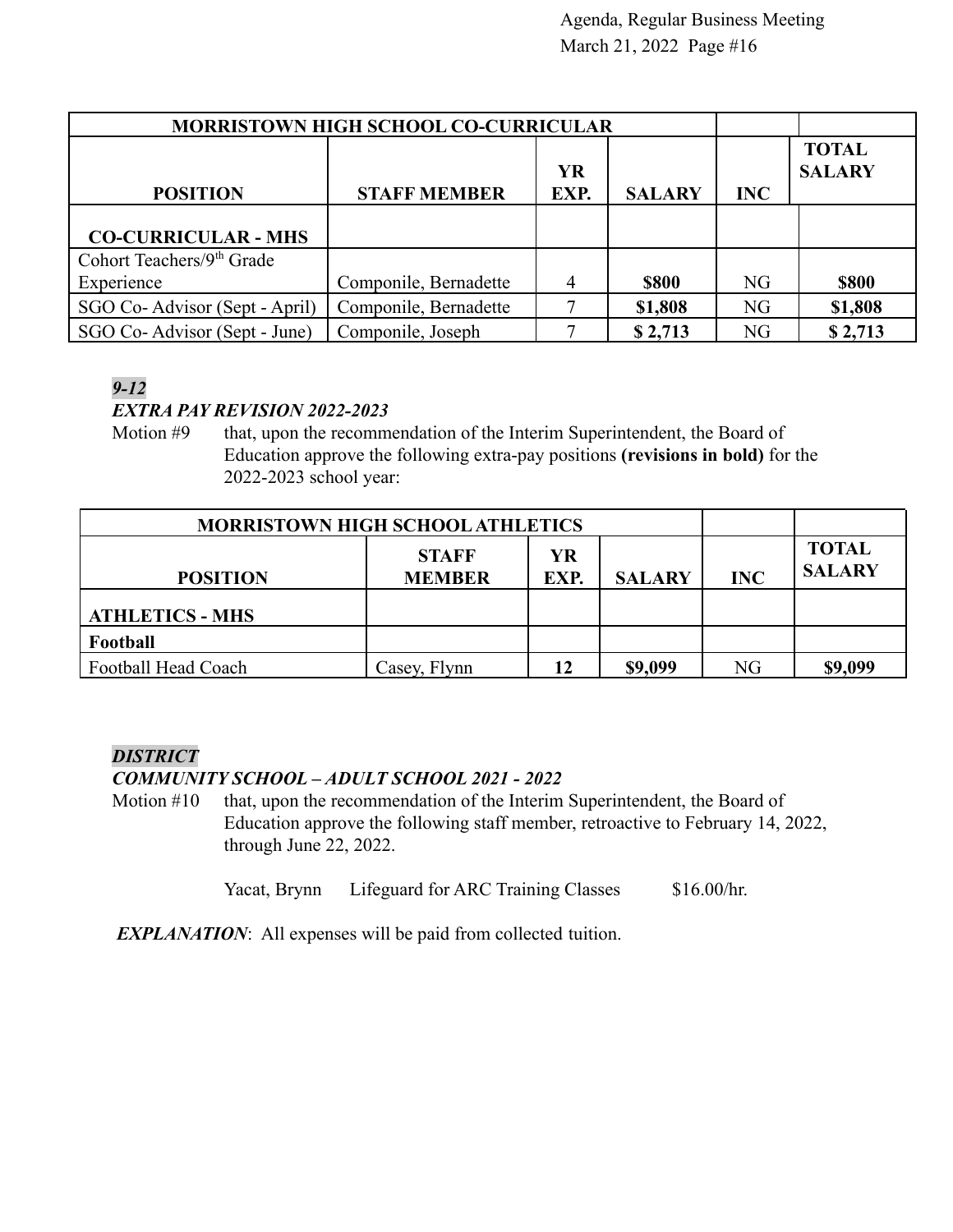### *DISTRICT COMMUNITY SCHOOL 2022*

Motion #11 that, upon the recommendation of the Interim Superintendent, the Board of Education approve the following Summer Plus and Summer Music Academy 2022 supervisory staff, effective April 1, 2022 – August 12, 2022. This will include pre-program meetings, the camp season and post-program cleanup. Hours will be assigned as needed.

| Ocasio, Ariel | Summer Music Academy Supervisor | \$35.00/hr |
|---------------|---------------------------------|------------|
| Rogers, Emily | Summer Plus Supervisor          | \$35.00/hr |

*EXPLANATION*: Salaries to be paid out of collected tuition.

### *PK-8*

### *CHILDCARE AND DEVELOPMENT BLOCK GRANT (CCDBG)*

#### **Phase I Retention Bonus Grant**

Motion #12 that, upon recommendation of the Interim Superintendent, the Board of Education approve the following Morris School District Community School Sunrise and Sunset program staff members as follows:

| Program:               | Sunrise and sunset program staff retention            |
|------------------------|-------------------------------------------------------|
| Dates:                 | September 1, 2021 through January 31, 2022            |
| <b>Funding Source:</b> | CCDBG (Childcare and Development Block Grant) Phase I |
|                        | <b>Retention Bonus Grant</b>                          |
| Rate:                  | $$1,000.00$ per staff member                          |
| Staff:                 | <b>Alexander Hamilton School:</b>                     |
|                        | Burroughs, A'lexa                                     |
|                        | Burroughs, Shari                                      |
|                        | Mataj, Marietta                                       |
|                        | McElwee, Jermaine                                     |
|                        |                                                       |
|                        | <b>Alfred Vail School:</b>                            |
|                        | Ballard, Martha                                       |
|                        | Cardona, Heiddi                                       |
|                        | Lewis-Lahey, Anthony                                  |
|                        | Moaven, Parvaneh                                      |
|                        | Mullen, William                                       |

**Hillcrest School:**

Shaw, Bianca

Andrade, Nilsa Burroughs, Tiffany Singleton, Melissa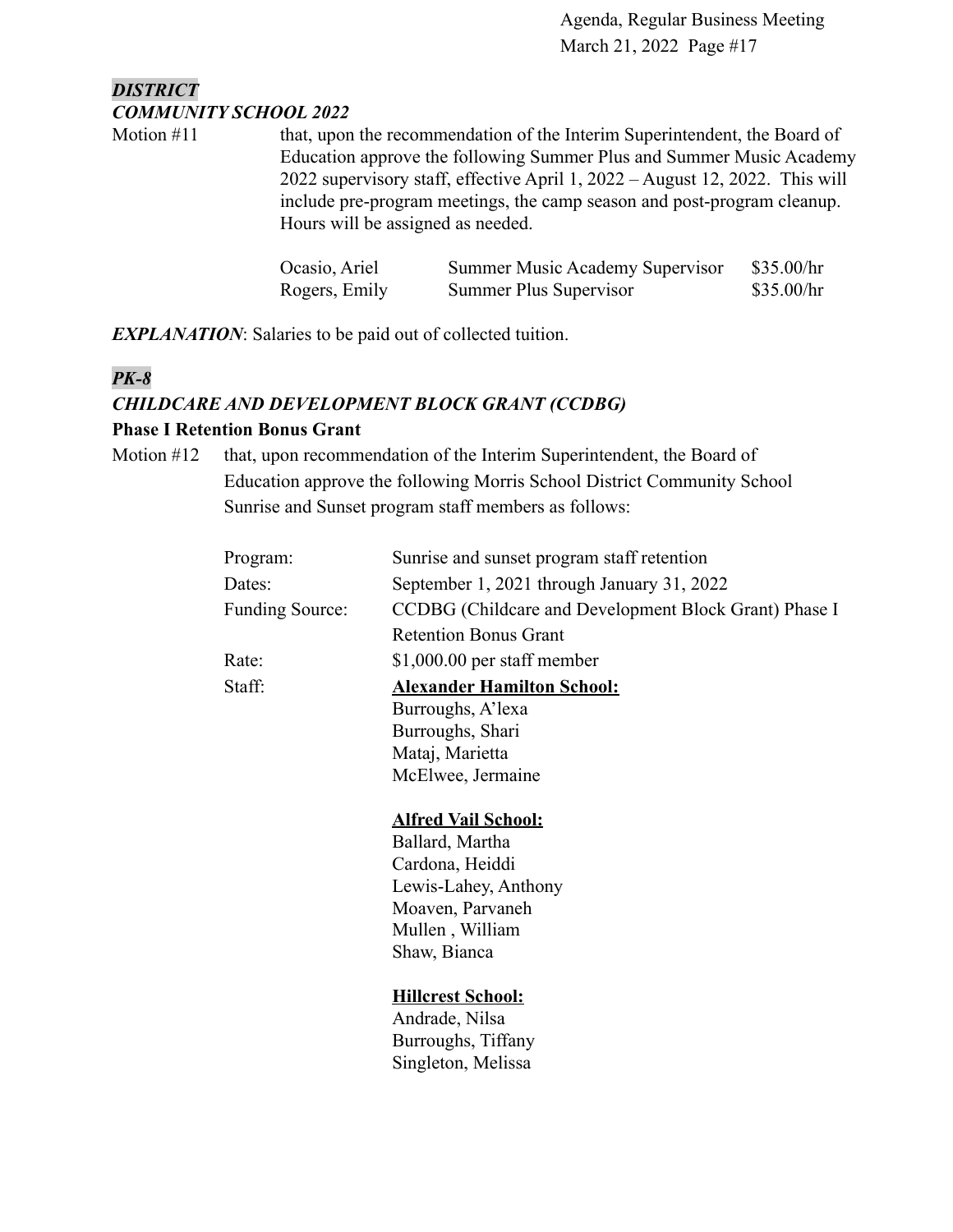#### **Normandy Park School:**

Ballard, Jeremy Brown, Vanessa Kerri, Rudina O'Malley, Gillian Opipari, Gessica Santana, Guillermo Turan, Najiba

#### **Sussex Ave. School:**

Anderson, Felice Ardila, Stephanie Terhune, Wendy

#### **Thomas Jefferson School:**

Biller, Heidi Pappas, Aferdita

#### **Woodland School:**

Brockington, Mamie Granato, Cynthia Jorge, Belkis Koba, Migdonia Ramirez, Sheryl Rosenfeld, Michelle

*EXPLANATION:* The Morris School District Community School Sunrise and Sunset Programs have been awarded seven Child Care and Development Block Grants through the Department of Human Services/Division of Family Development totaling \$31,000.00. This money is to be used to provide each staff member that was hired after September 1, 2021 through January 31, 2022 and remained on the staff roster either in a permanent or substitute capacity with a one-time, \$1,000.00 Retention award. Pending completion of all required training, staff members will be compensated as outlined above.

### *9-12*

#### *DOE PORTFOLIO APPEAL – 2021-2022 (Revised)*

Motion #13 that upon the recommendation of the Interim Superintendent, the Board of Education approve the following staff members **(revisions in bold)** to assist in the oversight of the DOE required English & Math Portfolio Appeals Process at MHS as follows:

| Assist in the oversight of the English & Math Portfolio Appeal<br>Program: |  |
|----------------------------------------------------------------------------|--|
| Process at MHS                                                             |  |
| Through April 30, 2022<br>Dates:                                           |  |
| As per contract language (not to exceed 64 hours $-32$ hours<br>Rate:      |  |
| English $& 32$ hours Math)                                                 |  |
| Funding Source: Local Funds $(1/140th)$                                    |  |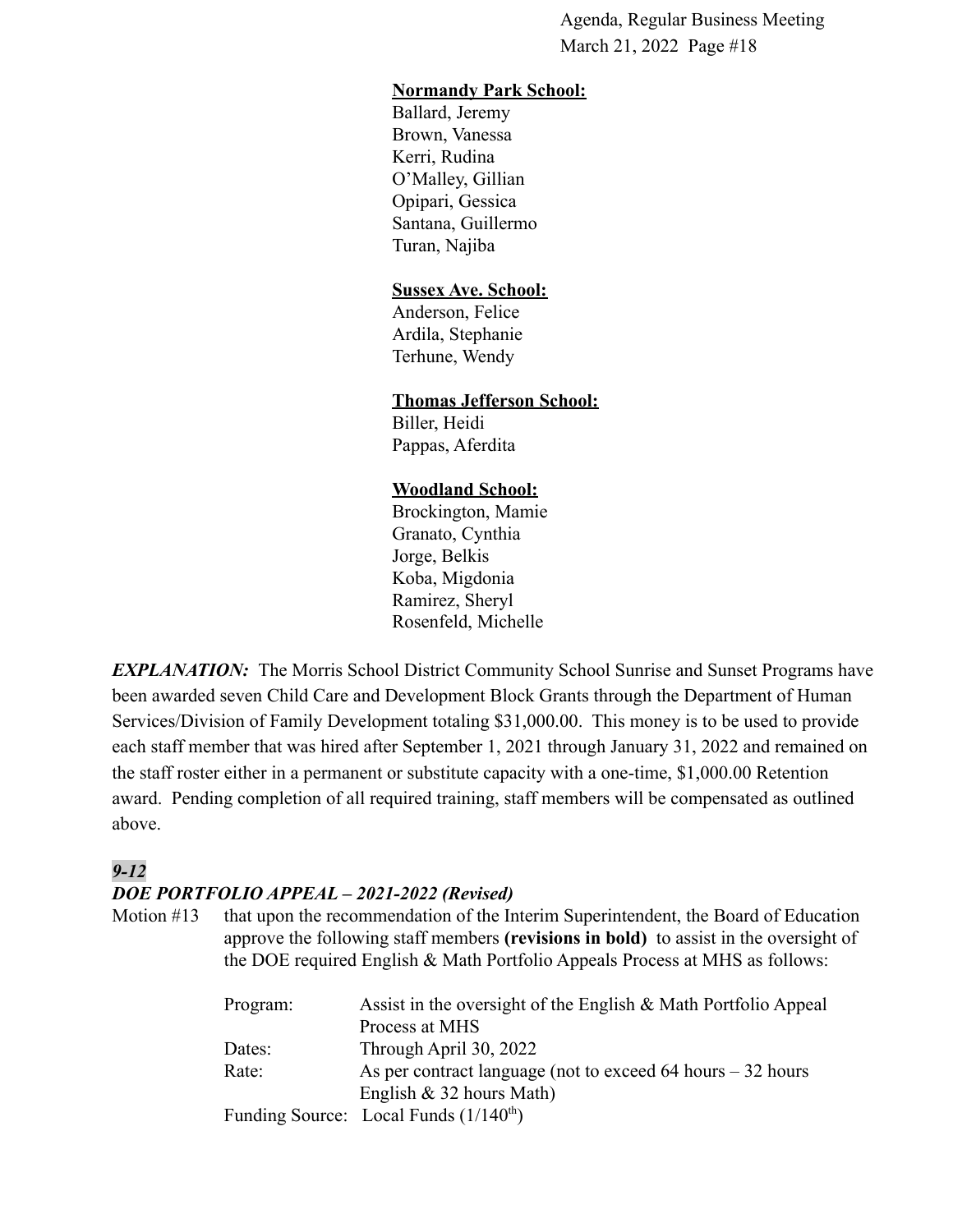**Bilingual (6) Bateman, Wendy Dajer, Luis O'Rourke, Kaitlin Rosario, Anllileny Salas, Sergio Shah, Erin**

#### **Language Arts (16)**

Bosworth, Connor Dabinett, Kelly Daly, Matthew DiGennaro, Peter Furphey, Jennifer Kopmann, Amber LaGrave, Jessica Laudadio, Cynthia LaVigne, George Madden, John Montague, Tara Priola, Claudine Vagnini , Julie Wecht, Alysha Wecht Lesaski*,* Shawna Wilpert, Marya

#### **Mathematics (14)**

Botsakos, Sara Bragina, Marina Caruso, Michael Fusciardi, Grace Johnson, Tiffany Kemp, Christiana Kuijpers, Samantha Roberts, Julianna Tabor, Noelle Thorsen, Jesse Villane, Kristen Viteri, Paola Warivonchik, Anna

#### **Special Education (2) Hall, Kathleen Pisciotta, Allison**

**EXPLANATION:** Staff members will assist in the oversight of the DOE required English and Math Portfolio Appeal Process. District Supervisor will approve staff member's scheduled hours prior to portfolio assistant. Upon submission of an approved timesheet, compensation will be paid as outlined above.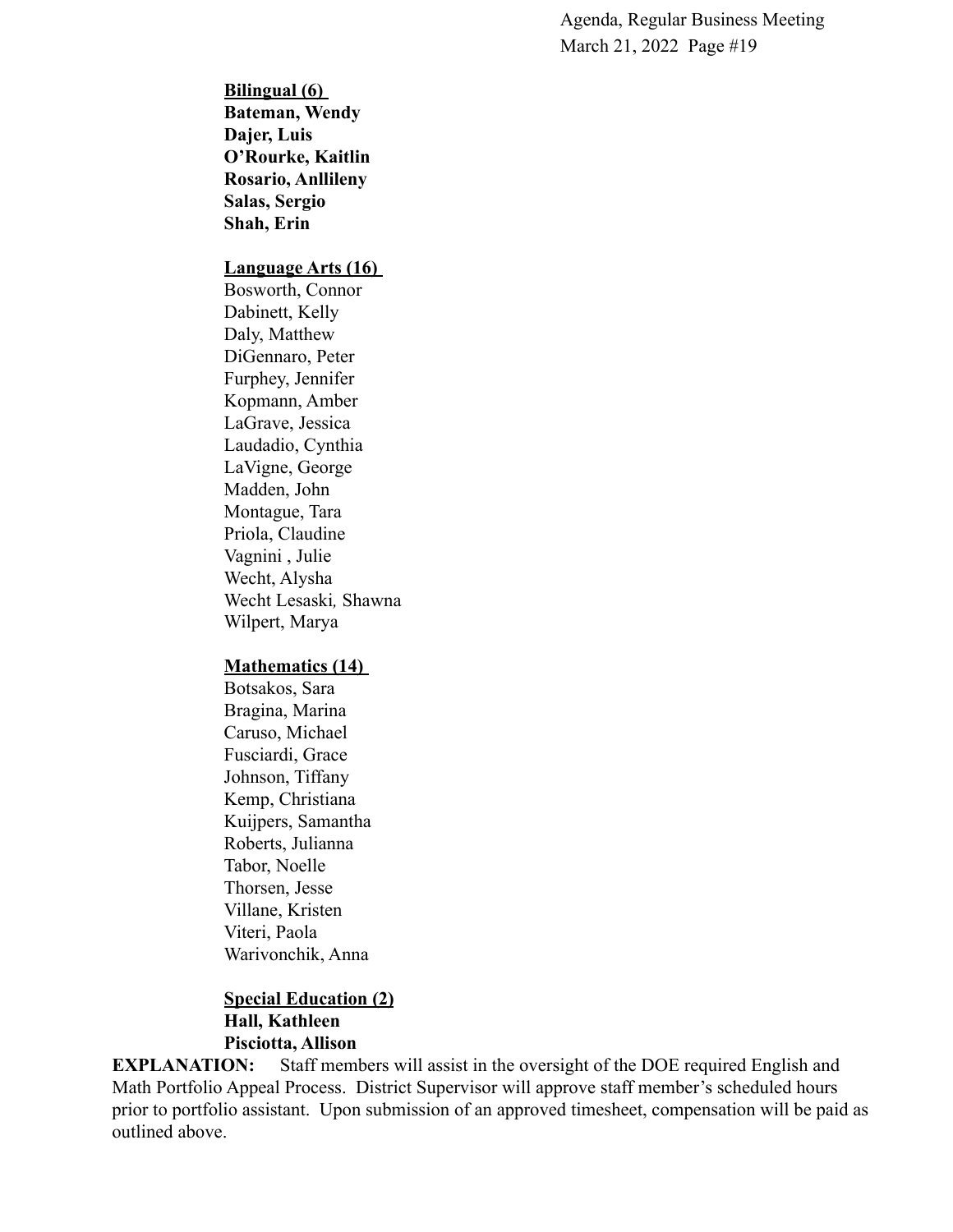#### *HUMAN RESOURCES/CURRICULUM PK-8*

#### *PROFESSIONAL DEVELOPMENT (revision)*

Motion #14 that upon the recommendation of the Interim Superintendent and the Board Curriculum Committee, the Board of Education approves the following:

| Professional Development               |
|----------------------------------------|
| WIN Rotations $(K-5)$                  |
| February 22, 2022                      |
| Title II                               |
| As per contract language; 4 hours each |
| Katterman, Lisa                        |
| <b>Lewis-Lahey, Anthony</b>            |
| Lagos, Claudia                         |
| Vila Chave, Maria                      |
| Yoser, Jodi                            |
|                                        |

**EXPLANATION:** Upon submission of an approved timesheet, staff member will be compensated as outlined above.

#### *DISTRICT*

#### *SPANISH TRANSLATORS 2021-2022 (revision)*

Motion #15 that, upon the recommendation of the Interim Superintendent, the Board of Education approve the appointment of Spanish Translators for the 2021-2022 school year:

| Program:               | <b>Spanish Translators</b>              |
|------------------------|-----------------------------------------|
| Description:           | <b>Translation services</b>             |
| Dates:                 | July, 2021 - June, 2022                 |
| <b>Funding Source:</b> | Local                                   |
| Rate:                  | As per contract language; 10 hours each |
| Staff:                 | Bedoya Jaramillo, Edilson (MHS)         |
|                        | Jackson, Mikal (FMS)                    |
|                        | Johnson, Andrea (C/O)                   |
|                        | Loaiza-Beltran, Eder (MHS)              |
|                        | Mawyin, David (C/O)                     |
|                        | Niehenke, Ana $(C/O)$                   |
|                        | Pino, Lady (FMS)                        |

**EXPLANATION:** Upon submission of an approved timesheet, staff member will be compensated as outlined above.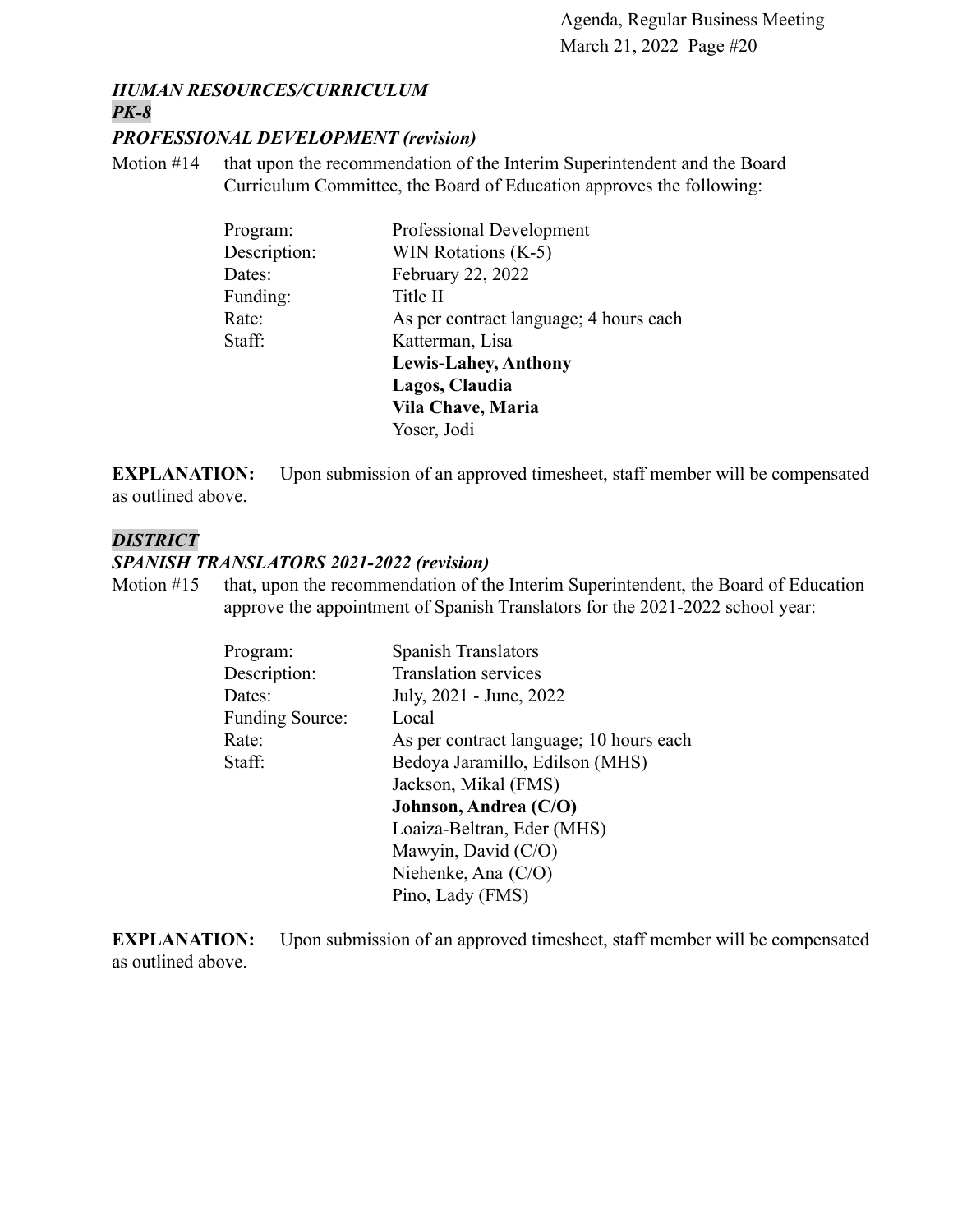| <b>PK-8</b> |                 |                                                                                                                                                                                                                                                                                                                       |
|-------------|-----------------|-----------------------------------------------------------------------------------------------------------------------------------------------------------------------------------------------------------------------------------------------------------------------------------------------------------------------|
|             |                 | 2021-2022 BILINGUAL ACADEMIC AFTER SCHOOL SUPPORT PROGRAM (revised)                                                                                                                                                                                                                                                   |
| Motion #16  | school year:    | that, upon the recommendation of the Interim Superintendent and the Board<br>Curriculum Committee, the Board of Education approve Morris School District<br>certificated staff members to provide after school assistance for the Bilingual<br>Academic After School Support Program for Grades K-8 for the 2021-2022 |
|             | Program:        | Bilingual Academic After School Support Program                                                                                                                                                                                                                                                                       |
|             | Description:    | Academic support for grades K-8                                                                                                                                                                                                                                                                                       |
|             |                 | To provide additional support for students as they work<br>toward mastery of the WIDA standards and NJ Student<br>Learning standards in the core areas of instruction.<br>Targeted students: ELL/Bilingual students                                                                                                   |
|             | Dates:          | November, 2021 - May, 2022                                                                                                                                                                                                                                                                                            |
|             | Funding Source: | Title III                                                                                                                                                                                                                                                                                                             |
|             | Rate:           | As per contract language                                                                                                                                                                                                                                                                                              |
|             | Staff:          | Cantarero, Ann Marie (AV) (28 hrs.)                                                                                                                                                                                                                                                                                   |
|             |                 | Cardona, Daniela (NP) (53 hrs.)                                                                                                                                                                                                                                                                                       |
|             |                 | Esteves, Cecilia (NP) (53 hrs.)                                                                                                                                                                                                                                                                                       |
|             |                 | Marvez-Kaliko, Audrey (SX) (28 hrs.)                                                                                                                                                                                                                                                                                  |
|             |                 | Martell, Marlene (SX) (28 hrs.)                                                                                                                                                                                                                                                                                       |
|             |                 | Oesterle, Victoria (FMS) (56 hrs.)                                                                                                                                                                                                                                                                                    |
|             |                 | Pensado, Luz (HC) (53 hrs.)                                                                                                                                                                                                                                                                                           |
|             |                 | Rogich, Monica (FMS) (56 hrs.)                                                                                                                                                                                                                                                                                        |
|             |                 | Vargas, Marco (FMS) (56 hrs.)                                                                                                                                                                                                                                                                                         |
|             |                 | Vasquez, Yeimi (AV) (28 hrs.)                                                                                                                                                                                                                                                                                         |
|             |                 | Substitute:                                                                                                                                                                                                                                                                                                           |
|             |                 | Benitez, Otilia (HC)                                                                                                                                                                                                                                                                                                  |

**EXPLANATION:** Upon submission of an approved timesheet, staff member will be compensated as outlined above.

### *PK-8*

### *2021-2022 ARP AFTER SCHOOL PROGRAM (revised)*

Motion #17 that, upon the recommendation of the Interim Superintendent and the Board Curriculum Committee, the Board of Education approve the ARP After School Program at each of the elementary schools for the 2021-2022 school year.

| Program:     | <b>ARP After School Program</b>                                    |
|--------------|--------------------------------------------------------------------|
| Description: | Academic support for grades K-5                                    |
|              | The Afterschool Program through ARP-ESSER (American Rescue         |
|              | Plan Elementary and Secondary Schools Emergency Relief) will       |
|              | provide expanded learning time for identified students grades 2-5. |
|              | The program will total 10 weeks and will provide 6 weeks dedicated |
|              | weeks of math support and 4 dedicated weeks of ELA support         |
|              | (time frames based on the diagnostic and Start Strong data).       |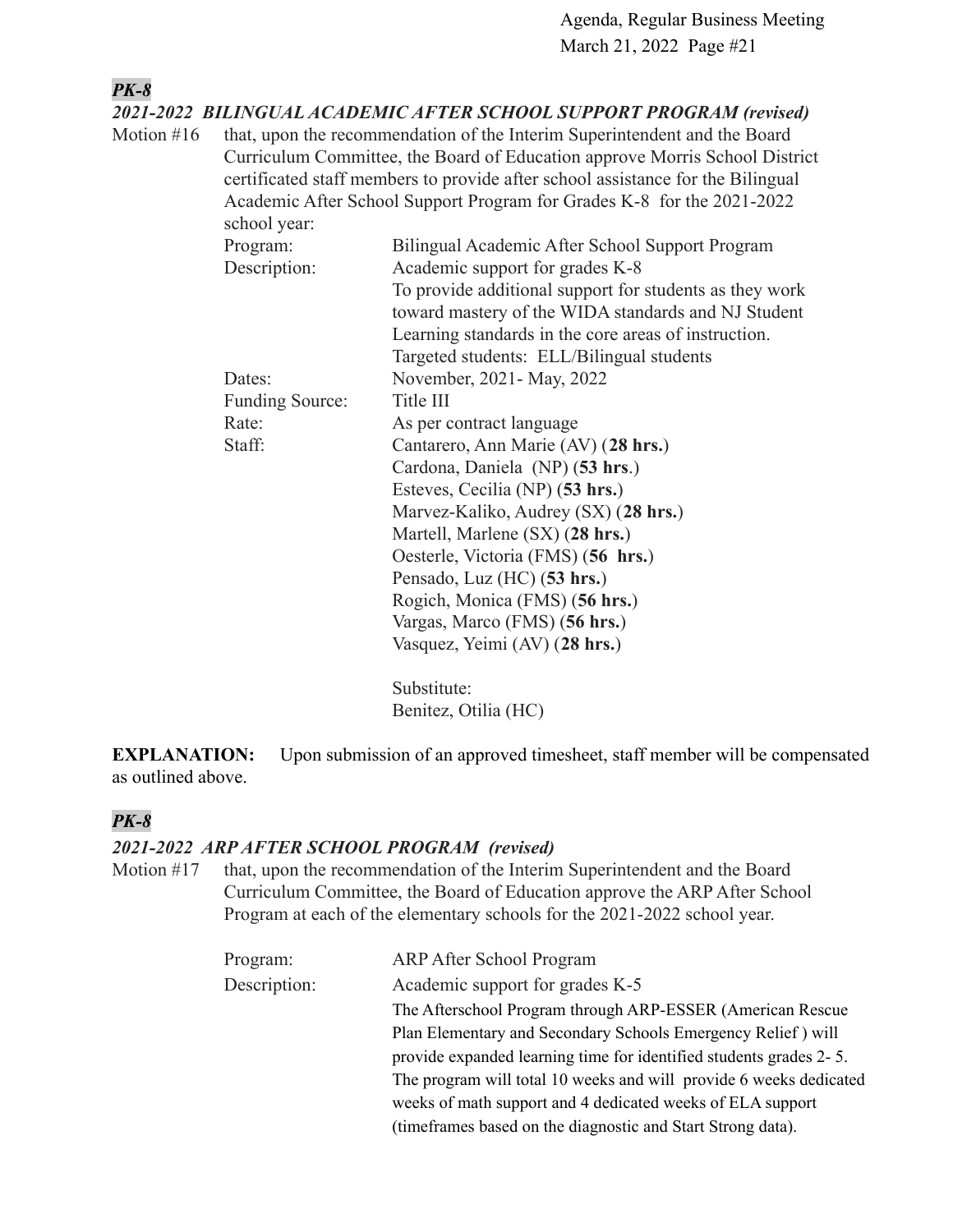| Dates:                 | January, 2022 - June, 2022 |
|------------------------|----------------------------|
| <b>Funding Source:</b> | ARP grant                  |
| Rate:                  | \$50 hr.                   |
| Staff:                 | Allocco, Christina         |
|                        | Benzing, Paige *           |
|                        | Brown, Jeffrey             |
|                        | Clark, Katherine           |
|                        | Grosso, Lauren             |
|                        | Hollenbeck, Kelly          |
|                        | Kim, Ellen                 |
|                        | Lewis-Lahey, Anthony       |
|                        | Martell, Marlene           |
|                        | McClain, Carolyn           |
|                        | Pistner, Blake             |
|                        | Polesovsky, Mia            |
|                        | Reit, Jenna *              |
|                        | Salas, Teddie              |
|                        | Short, Mar Kate            |
|                        | Toye, Crystal              |
|                        | Wolff, Amanda              |
|                        | Subs:                      |
|                        | <b>Bruno, Kimberly</b>     |
|                        | Cardona, Daniella          |
|                        | <b>Culmone, Gloria</b>     |
|                        | Graham, Kirsten            |
|                        | Kwiatkoski, Erin           |
|                        | Pencinger, Jennifer        |
|                        | <b>Richardson, Nicole</b>  |
|                        | <b>Smith, Ellis</b>        |

\* Student teacher

*EXPLANATION*: Upon submission of an approved timesheet, staff member will be compensated as outlined above.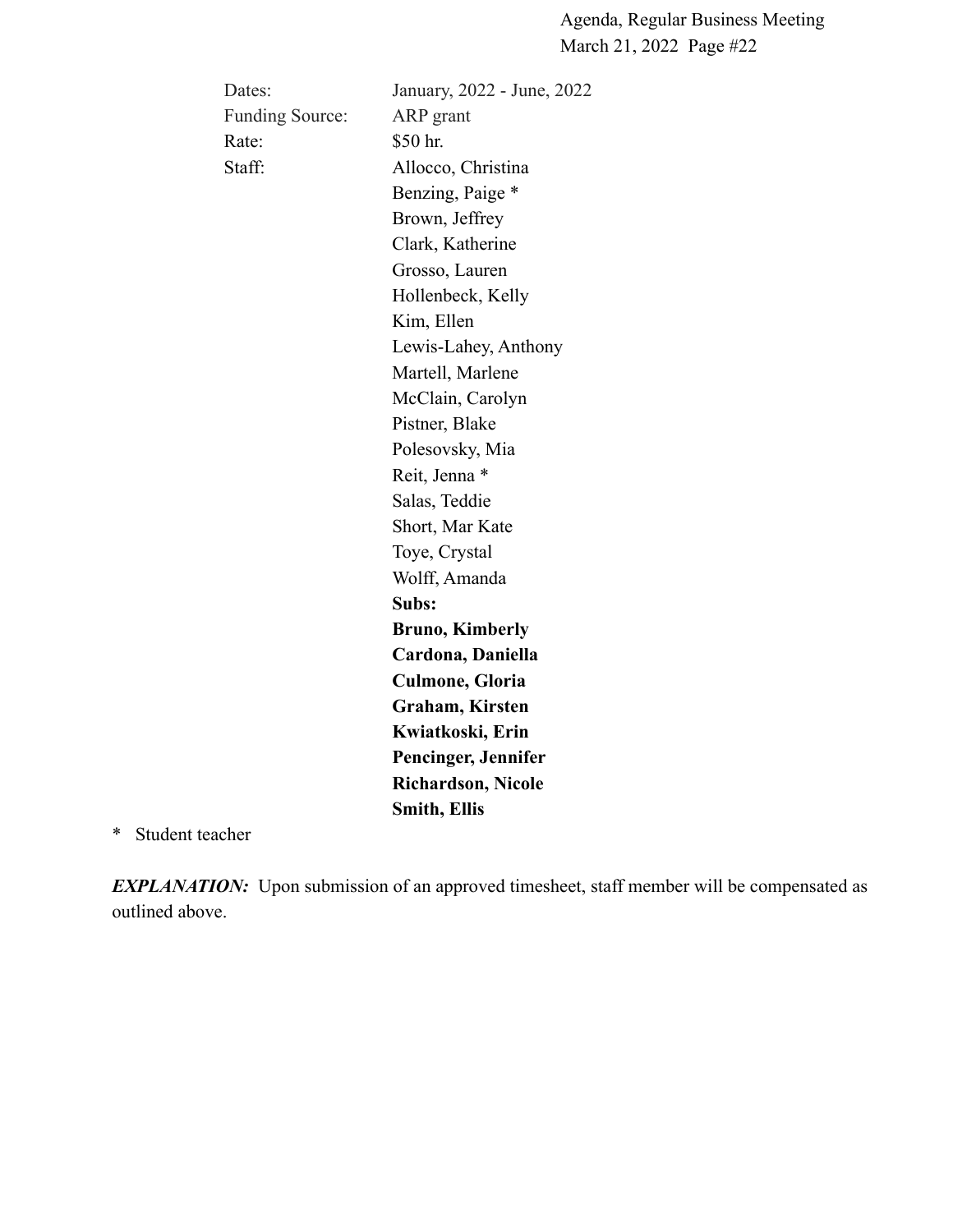### *DISTRICT SUMMER 2022 ALL SUMMER EMPLOYMENT PENDING FUNDING AND ENROLLMENT SUMMER*

Motion #18 that, upon the recommendation of the Interim Superintendent, the Board of Education approve the appointment of the following and payment upon submission of approved time sheets for the staff listed on the following pages, and further that the Board of Education approve the submission to the County Superintendent applications for emergency hiring and each applicant's attestation that s/he has not been convicted of any disqualifying crime pursuant to the provisions of N.J.S.A. 18a:6-7.1 et seq., 18:39-17 et seq.; 18A:6-4.13 at seq.:

| <b>Posting:</b>   | #G5                                                                                                                                                                                                                                                                                                    |
|-------------------|--------------------------------------------------------------------------------------------------------------------------------------------------------------------------------------------------------------------------------------------------------------------------------------------------------|
| Program:          | <b>CST Services</b>                                                                                                                                                                                                                                                                                    |
| Description:      | Child Study Teams are needed during the summer for IEP<br>development, parent conferences, and scheduling in compliance<br>with state and federal regulations. General and special education<br>teachers participate in eligibility and IEP meetings, as required<br>by the state administrative code. |
| Dates:            | June 23, $2022 -$ June 30, 2022<br>July 1, 2022 - August 31, 2022                                                                                                                                                                                                                                      |
| Funding:          | <b>Local Funds</b>                                                                                                                                                                                                                                                                                     |
| Hrs/Compensation: | Not to exceed 750 hours total at $1/140^{th}$                                                                                                                                                                                                                                                          |
| Staff:            | All MSD certificated staff and CST staff                                                                                                                                                                                                                                                               |

| <b>Posting:</b>   | # $G5A$                                                                   |  |  |
|-------------------|---------------------------------------------------------------------------|--|--|
| Program:          | <b>CST</b> Evaluations                                                    |  |  |
| Description:      | Child Study Teams are needed during the summer to process<br>evaluations  |  |  |
| Dates:            | June 23, $2022 -$ June 30, 2022<br>July 1, 2022 - August 31, 2022         |  |  |
| Funding:          | Local Funds                                                               |  |  |
| Hrs/Compensation: | Not to exceed 50 evaluations to be paid per contract;<br>\$350/evaluation |  |  |
| Staff:            | All CST evaluation staff                                                  |  |  |

| <b>Posting:</b>    | #G6                                                      |
|--------------------|----------------------------------------------------------|
| Program:           | <b>Summer Nursing Services Project</b>                   |
| Description:       | To complete paperwork for required immunizations and new |
|                    | enrollee records.                                        |
| Dates:             | June 23, $2022 -$ June 30, 2022                          |
|                    | July 1, 2022 – August 31, 2022                           |
| Funding:           | <b>Local Funds</b>                                       |
| Hrs./Compensation: | Not to exceed 560 hours total at $1/140^{th}$            |
| Staff:             | All MSD nursing staff                                    |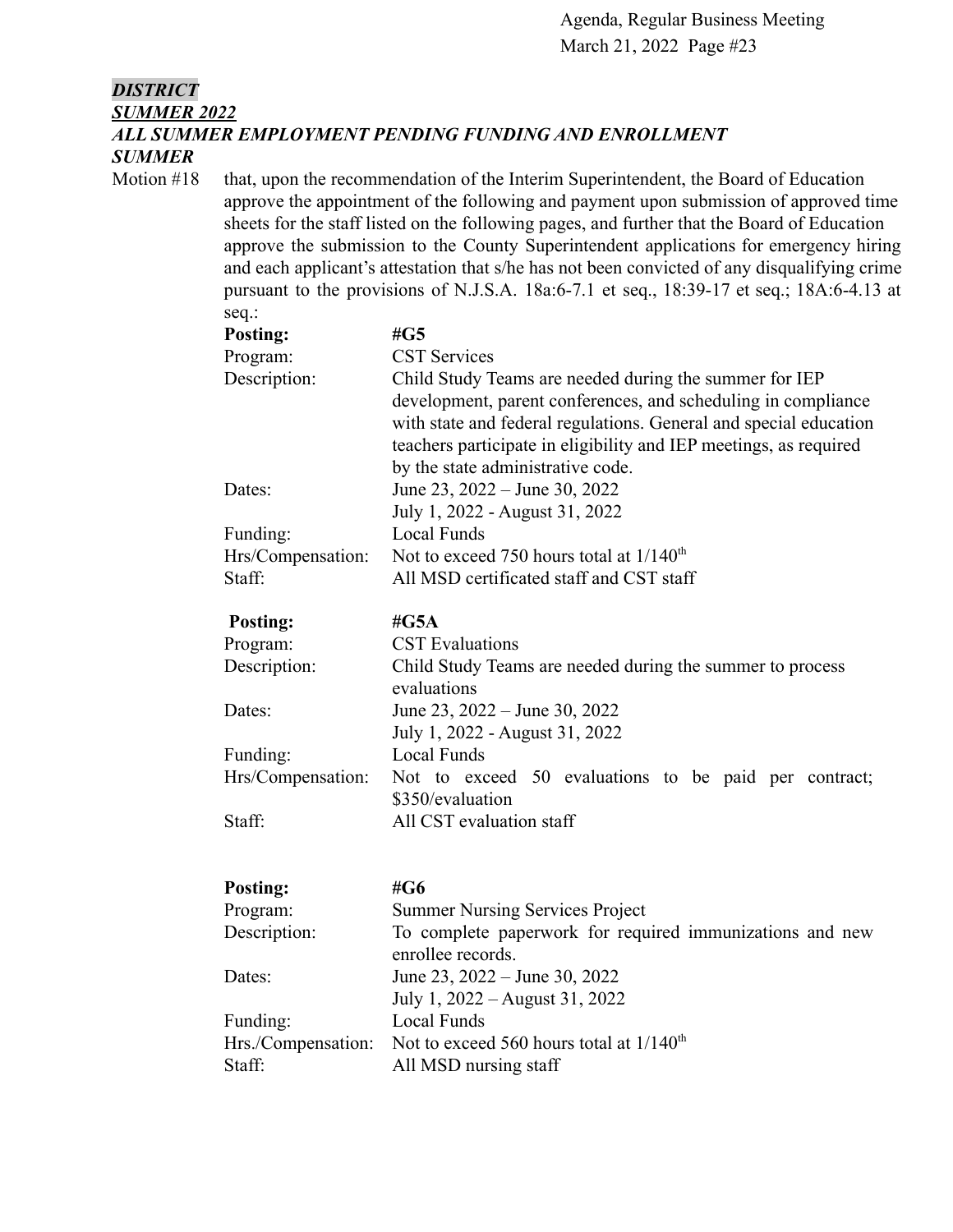### *DISTRICT JOB DESCRIPTION(S) 2021-2022*

Motion #19 that, upon the recommendation of the Interim Superintendent, the Board of Education approve the following job descriptions:

➢ [Transportation Specialist](https://drive.google.com/file/d/1dgX8OR5kmkPVOzBYWEva-OTSPnoD2wnD/view?usp=sharing)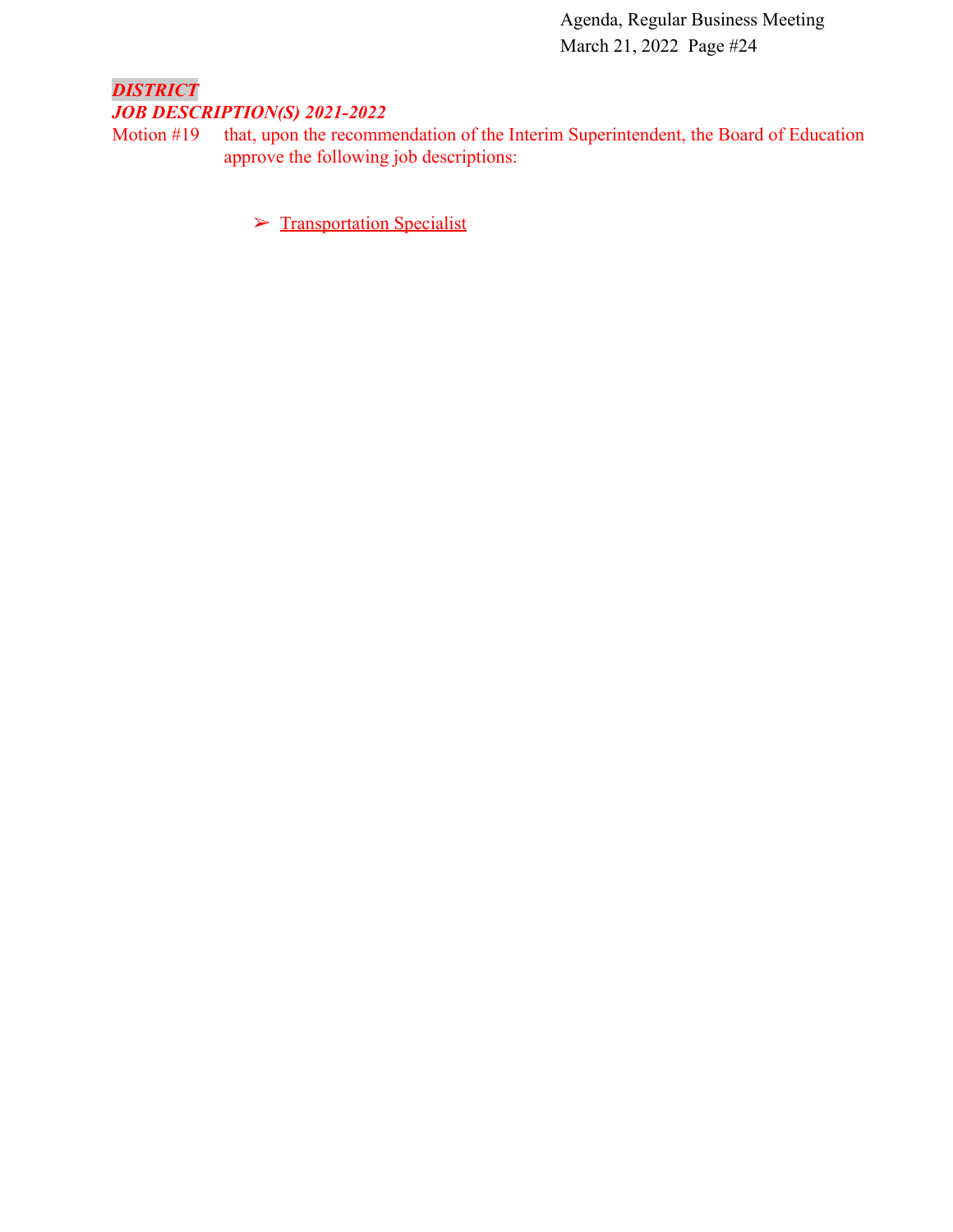#### **BUSINESS MATTERS**

#### *DISTRICT*

**Financial Reports**

### Motion #1 **Financial Reports of the Secretary to the Board of Education**

that the Board of Education approve the following financial report as on file in the Business Administrator's office for the month of **[January 2022](https://drive.google.com/file/d/1Y32llEyjAl7W5WsoEwkdu6d6Bj2qbE18/view?usp=sharing)**

> Fund 10 -- General Fund Fund 20 -- Special Revenue Fund Fund 30 -- Capital Projects Fund Fund 40 -- Debt Service Fund

#### **Statement of Cash Balances**

that the Board of Education accept the Statement of Cash Balances for the month of **[January 2022](https://drive.google.com/file/d/1OHQ185gVxTkZQcxLpVJK17X78etHTV7z/view?usp=sharing)** which are reconciled with the Board Secretary's Reports by fund for that month.

- Motion #2 Pursuant to N.J.A.C. 6A:23-2.11 (c) 3, we certify that as of **January 2022** after review of the Secretary's monthly financial report (appropriations section) and upon consultation with the appropriate district officials, to the best of our knowledge, no major account or fund has been over expended in violation of N.J.A.C. 6A:23-2.11(a) and that sufficient funds are available to meet the district's financial obligations for the remainder of the fiscal year.
- Motion #3 Pursuant to N.J.A.C. 6A:23-2.11 (c) 4, I certify that as of **January 2022** no budgetary line item account has been over-extended in violation of N.J.A.C. 6A:23-2.11 (b).

Business Administrator/Board Secretary Date

\_\_\_\_\_\_\_\_\_\_\_\_\_\_\_\_\_\_\_\_\_\_\_\_\_\_\_\_\_\_\_\_\_\_\_\_\_ **March 21, 2022**

# *DISTRICT*

*BUDGET TRANSFERS*

Motion #4 that, upon the recommendation of the Interim Superintendent, the Board of Education . approve the Budget Transfers as on file in the Business Administrator's Office for the 2021-2022 budget through **[January 2022.](https://drive.google.com/file/d/1UHBwJn8FWB0f011ZkX9YyyH4tLbyLuKO/view?usp=sharing)**

### *DISTRICT*

*BILLS LIST 2021-2022*

Motion #5 that, upon the recommendation of the Interim Superintendent, the Board of Education approve the attached 2021-2022 bills list for the period ending:

> **March 15, 2022 (payroll) [March 21, 2022](https://drive.google.com/file/d/1yJvq2di58xGe3d0esN7BmGhlt4hsCTkX/view?usp=sharing)**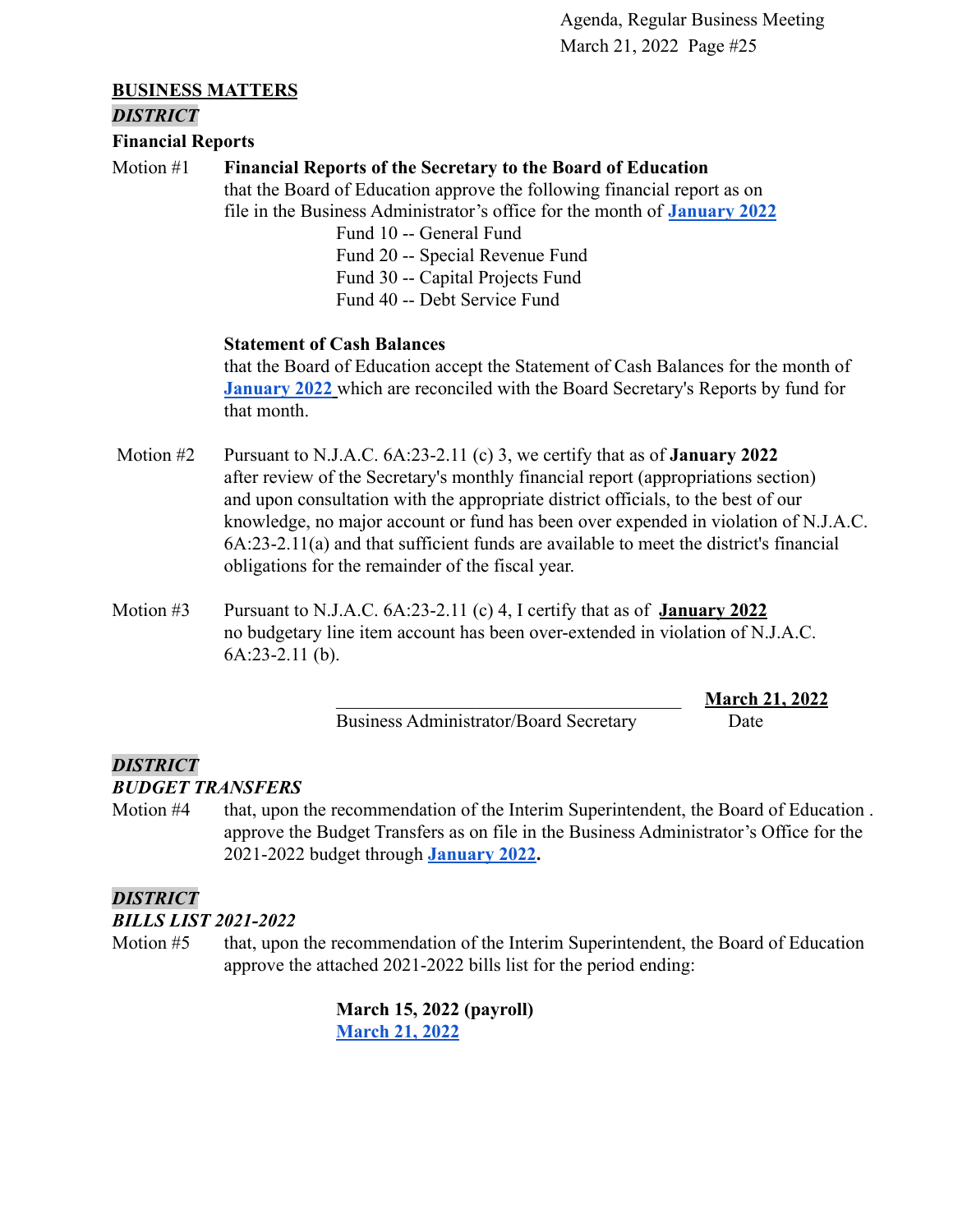### *DISTRICT*

### *ANNUAL COMPREHENSIVE FINANCIAL REPORT*

Motion #6 that upon the recommendation of the Interim Superintendent, the Board of Education acknowledges receipt and approves the 2020-2021 Annual [Comprehensive Financial](https://drive.google.com/file/d/1djbllXSRrao84hnbCWCv2jEljtwt56CT/view?usp=sharing) [Report](https://drive.google.com/file/d/1djbllXSRrao84hnbCWCv2jEljtwt56CT/view?usp=sharing) and the [Auditor's Synopsis](https://drive.google.com/file/d/1hbZKPfWGbvJphEzvLMeQh2qiN6go_B4V/view?usp=sharing) and [Management Report](https://drive.google.com/file/d/1mxcr04gO5yBroUFXcOReMkNNNTuP0KtH/view?usp=sharing) on Administrative findings with one recommendation.

### *DISTRICT*

### *E-RATE CONTRACTING*

Motion #7 that upon the recommendation of the Interim Superintendent, the Board of Education award the following contracts in connection with the filing of Morris School District's E-Rate Forms for the 2022-2023 School Year. The following awards for services and purchases are in accordance with the School and Libraries E-Rate program rules and regulations for 2022-2023:

> Telecommunications Services - Altice USA (470 Form # 210001792) Internal Connections – Softnetworks, LLC (470 Form # 220011627)

### **EXPLANATION**

The issuance of purchase orders may be contingent on the Schools & Libraries final Erate award decision as well as the District's ability to adequately fund the above purchases and projects.

## *9-12*

### *CHANGE ORDER*

Motion #8 that upon the recommendation of the Interim Superintendent, the Board of Education approves the following Change Order for Lanyi & Tevald, Inc. with regards to the work done on the Life Skills Classroom Renovation at Morristown High School:

| Original Contract amount:       | \$275,200.00                   |                |
|---------------------------------|--------------------------------|----------------|
| Change Order # $GC-6$           | <b>Credit Unused Allowance</b> | (S.20, 642.30) |
| <b>Revised Contract amount:</b> |                                | \$254,557.70   |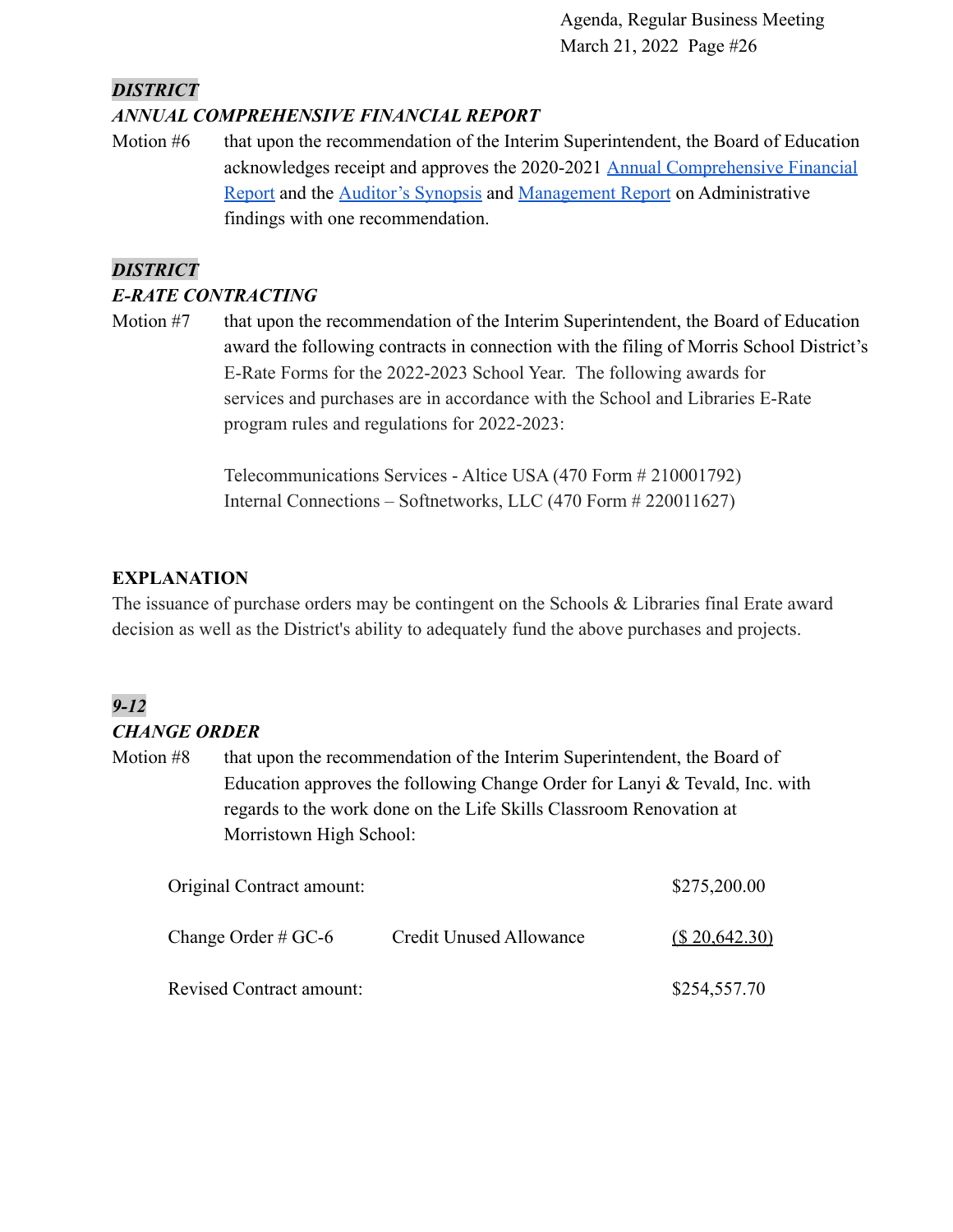### *9-12* **PAYMENTS**

Motion #9 that upon the recommendation of the Interim Superintendent, the Board of Education approves the Final Payment App #3 for Lanyi & Tevald, Inc. in the amount of \$43,447.48 for the work done on the Life Skills Classroom Renovation at Morristown High School through February 28, 2022.

### *DISTRICT*

#### **CAPITAL RESERVE ACCOUNT WITHDRAWAL -** *Revised 2021-2022*

Motion #10 that upon the recommendation of the Interim Superintendent, the Board of Education approve the following **revised** resolution

> BE IT RESOLVED, that the Morris School District Board of Education includes in the budget a capital reserve withdrawal in the amount of **\$7,671,000** for the following projects:

| <b>Woodland Avenue School Renovations</b>    | \$5,600,000 |
|----------------------------------------------|-------------|
| Alexander Hamilton-Land Improvements         | 120,000     |
| Frelinghuysen - Land Improvements            | 611,000     |
| High School Turf Field Lights and Scoreboard | 1,340,000   |
| Total                                        | \$7,671,000 |

#### *DISTRICT*

#### *PROFESSIONAL SERVICES 2021-2022*

Motion #11 WHEREAS, there exists a need for professional services for 2021-2022 and funds are available for these purposes.

> WHEREAS, the Public School Contracts Law (Chapter 114, Laws of 1977) requires that the Resolution authorizing the award of contracts for professional services without competitive bids be publicly adopted,

NOW THEREFORE BE IT RESOLVED by the Morris School District Board of Education that the following be engaged for professional services as described and in the amount as follows:

| Silvergate Prep                           | Home/Bedside Instruction<br>(Non Public)    | \$39.88/hour             |
|-------------------------------------------|---------------------------------------------|--------------------------|
| Four Winds Hospital                       | Home/Bedside Instruction<br>(Non Public)    | \$39.88/hour             |
| Lauren Baldonado, Ph.D.,<br><b>BCBA-D</b> | Direct Services<br><b>Indirect Services</b> | \$150/hour<br>\$150/hour |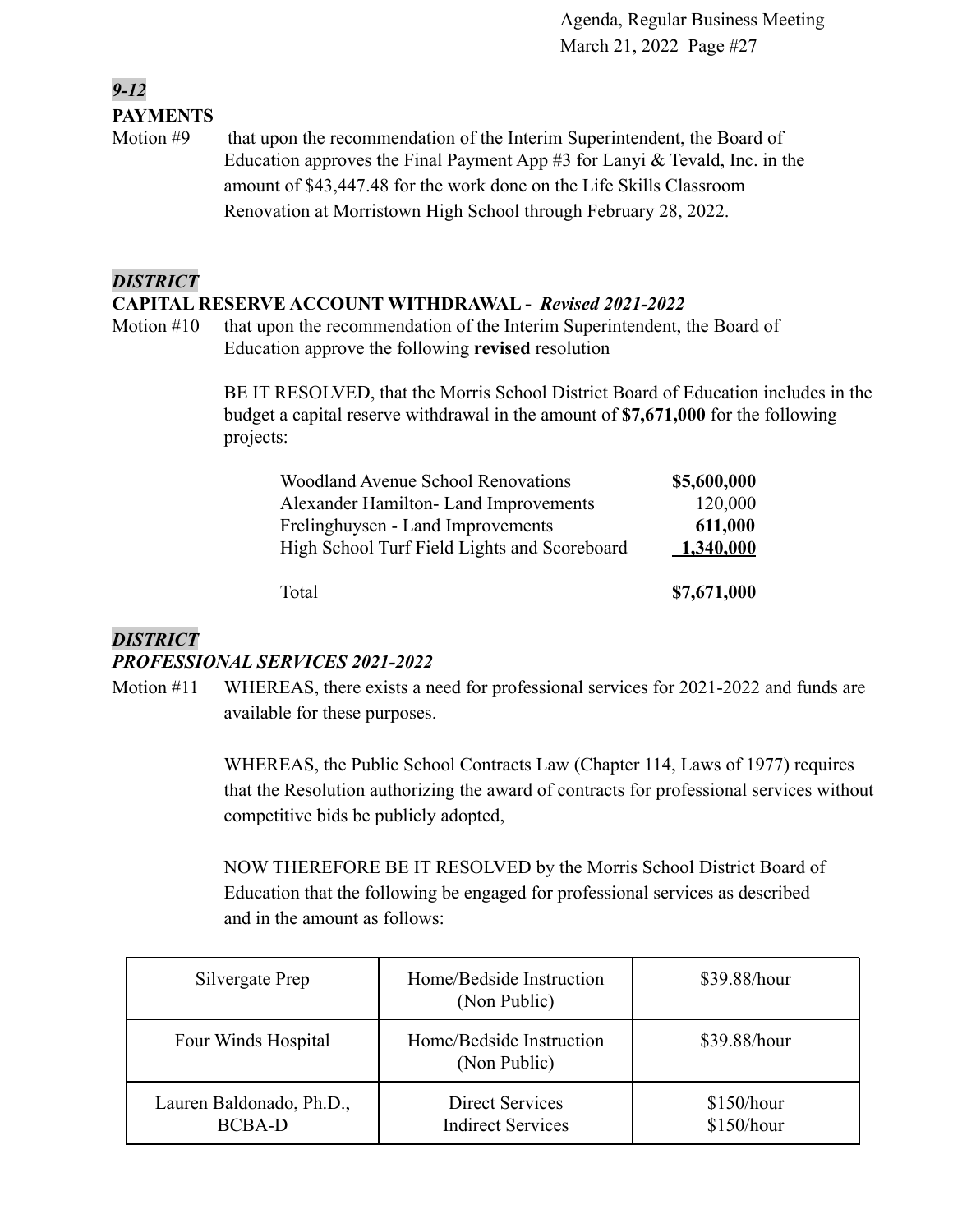#### *TRAVEL & REIMBURSEMENT*

Motion #12 that upon the recommendation of the Interim Superintendent, the Board of Education approve the following resolution:

> WHEREAS, employees are attending conferences, conventions, staff training seminars or workshops as depicted on **attachment**: and

WHEREAS, the attendance at stated functions was previously approved by the chief school administrator as work related and within the scope of the work responsibilities of the attendees; and

WHEREAS, the attendance at the functions was approved as critical to the instructional needs of the school district or furthering the efficient operation of the school district; and

WHEREAS, the travel and related expenses particular to attendance at these functions are in compliance with the state travel payment guidelines established by the Department of Treasury and with guidelines established by the Federal Office of Management and Budget; be it

RESOLVED, that the board approves the travel and related expenses particular to attendance at these functions.

### *DISTRICT*

#### **PRELIMINARY BUDGET**

#### *SUBMISSION OF PRELIMINARY BUDGET 2022-2023*

Motion #13 that upon the recommendation of the Interim Superintendent, the Board of Education approve the following resolution:

BE IT RESOLVED that the preliminary budget be approved for the 2022-2023 School Year using the 2022-2023 state aid figures and the Secretary of the Board of Education be authorized to submit to the Executive County Superintendent for approval in accordance with N.J.S.A. 18A:7F-5 and 18A:&F-6:

|                                                                                                                               | <b>GENERAL</b><br><b>FUND</b> | <b>SPECIAL</b><br><b>REVENUES</b> | <b>TOTAL</b>  |
|-------------------------------------------------------------------------------------------------------------------------------|-------------------------------|-----------------------------------|---------------|
| <b>2022-2023 Total Expenditures</b> \$121,431,629                                                                             |                               | \$16,847,335                      | \$138,278,964 |
| <b>Less: Anticipated Revenues</b> $\langle \$ 22,601,797 \rangle \langle \$ 16,847,335 \rangle \langle \$ 39,449,132 \rangle$ |                               |                                   |               |
| <b>Taxes to be Raised</b>                                                                                                     | \$98,829,832                  | $\frac{1}{2}$                     | \$98,829,832  |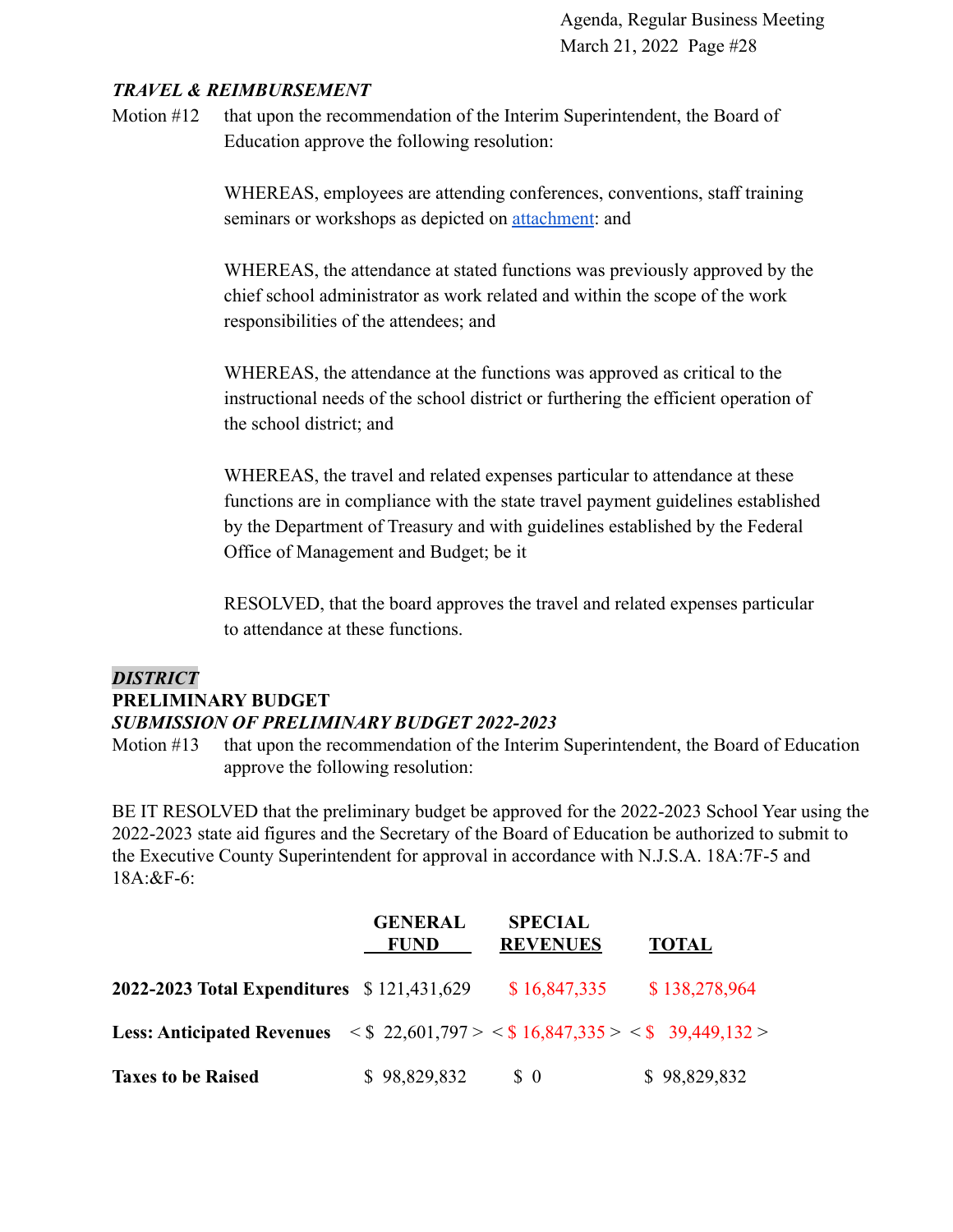BE IT FURTHER RESOLVED, the Secretary of the Board of Education be authorized to advertise said preliminary budget in the Daily Record in accordance with the form suggested by the New Jersey Department of Education and according to law;

BE IT FURTHER RESOLVED, a public hearing on the budget for the 2022-2023 school year will be held at Morristown High School on April 25, 2022 at 7:30pm.

#### **CAPITAL RESERVE ACCOUNT WITHDRAWAL**

Motion #14 that upon the recommendation of the Interim Superintendent, the Board of Education approve the following resolution

BE IT RESOLVED, that the Morris School District Board of Education includes in the budget a capital reserve withdrawal in the amount of \$2,000,000 for the following projects:

Woodland Avenue School Partial Roof Replacement \$2,000,000

#### **PROFESSIONAL SERVICES 2022-2023**

Motion #15 WHEREAS, pursuant to N.J.A.C. 6A:23A:5.2 (a) a board of education must establish a maximum dollar limit for professional services and public relations, as defined in N.J.A.C. 6A:23A:9.3-14

> NOW, THEREFORE, BE IT RESOLVED, that the Morris Board of Education hereby establishes the following maximums for the 2022-2023 school year as follows

| Architecture/Engineering * | \$179,000 |
|----------------------------|-----------|
| Legal                      | 281,000   |
| Audit                      | 44,300    |
| Private Investigator       | 35,000    |
| Physician                  | 78,000    |
|                            |           |
| Total                      | \$617,300 |

BE IT FURTHER RESOLVED, that the School Business Administrator track and record these costs to ensure that the maximum amount is not exceeded.

\* Does not include projects funded through Capital Reserve.

#### **MAXIMUM TRAVEL**

Motion #16 WHEREAS, pursuant to N.J.A.C. 6A:23A-7.3, the Morris School District Board of Education must establish a maximum travel dollar limit for travel expenditure, as defined in N.J.A.C. 6A:23A-7.1 et seq.,

> BE IT RESOLVED that the Board of Education includes in the tentative budget a maximum travel expenditure supported by State and local funds in the amount of **\$148,593** for the 2022-2023 school year. The maximum travel expenditure amount supported by State and local funds for the 2021-2022 school year is **\$144,482**, of which **\$12,774** has been spent and **\$5,729** is encumbered as of March 15, 2022.